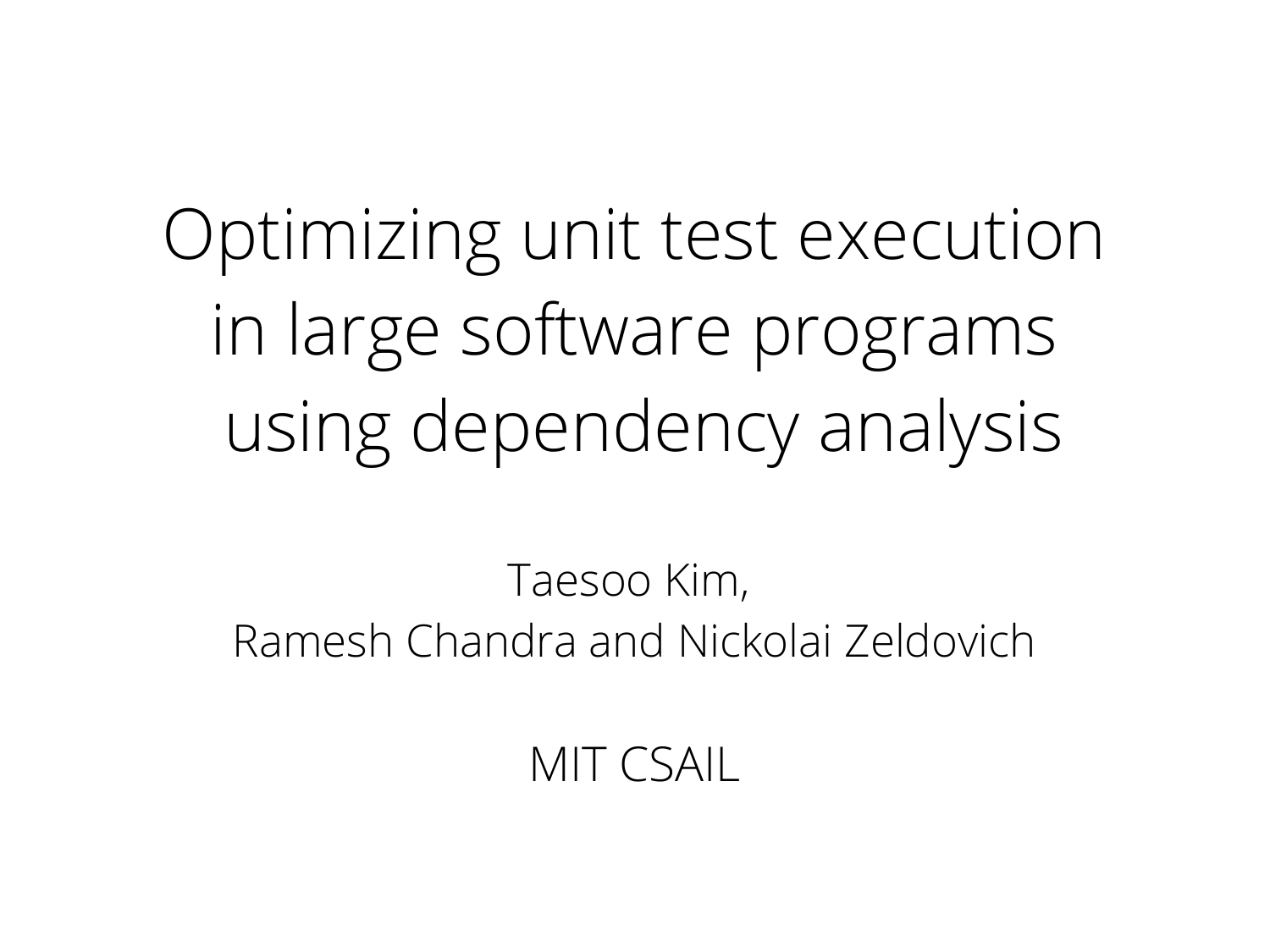### Running unit tests takes too long

It's our policy to make sure **all tests pass at all times**.



- Large software programs often require **running full unit tests** for each commit
- But, unit tests take about **10 min** in Django
- With **our work**, it can be done within **2 sec**!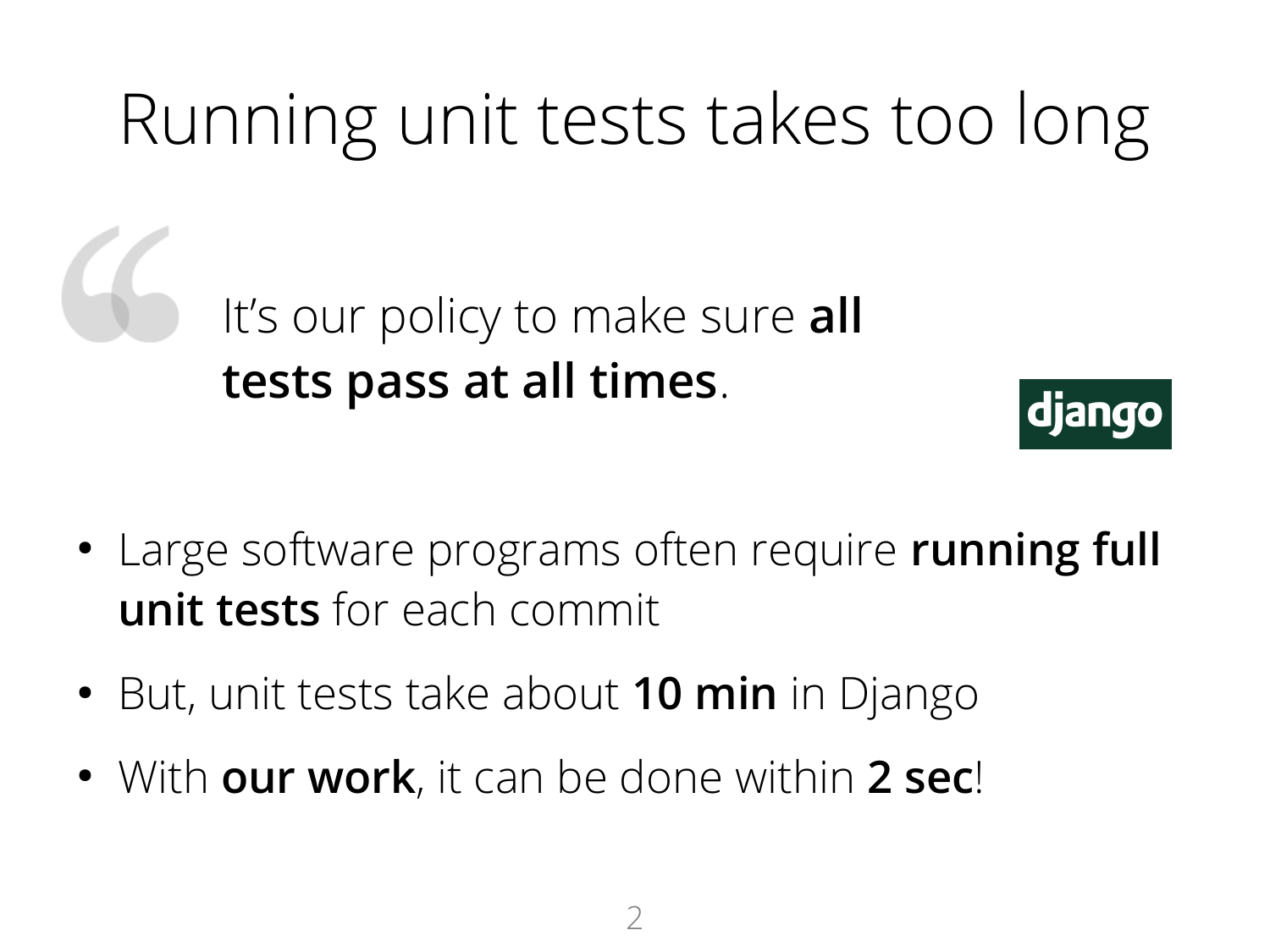# Current approaches for shortening testing time

- **Modular unit tests (e.g., testsuite)**
	- Run a certain set of unit tests that might be affected
- **Test bot (e.g., gtest, autotest)**
	- Run unit tests remotely and get the results back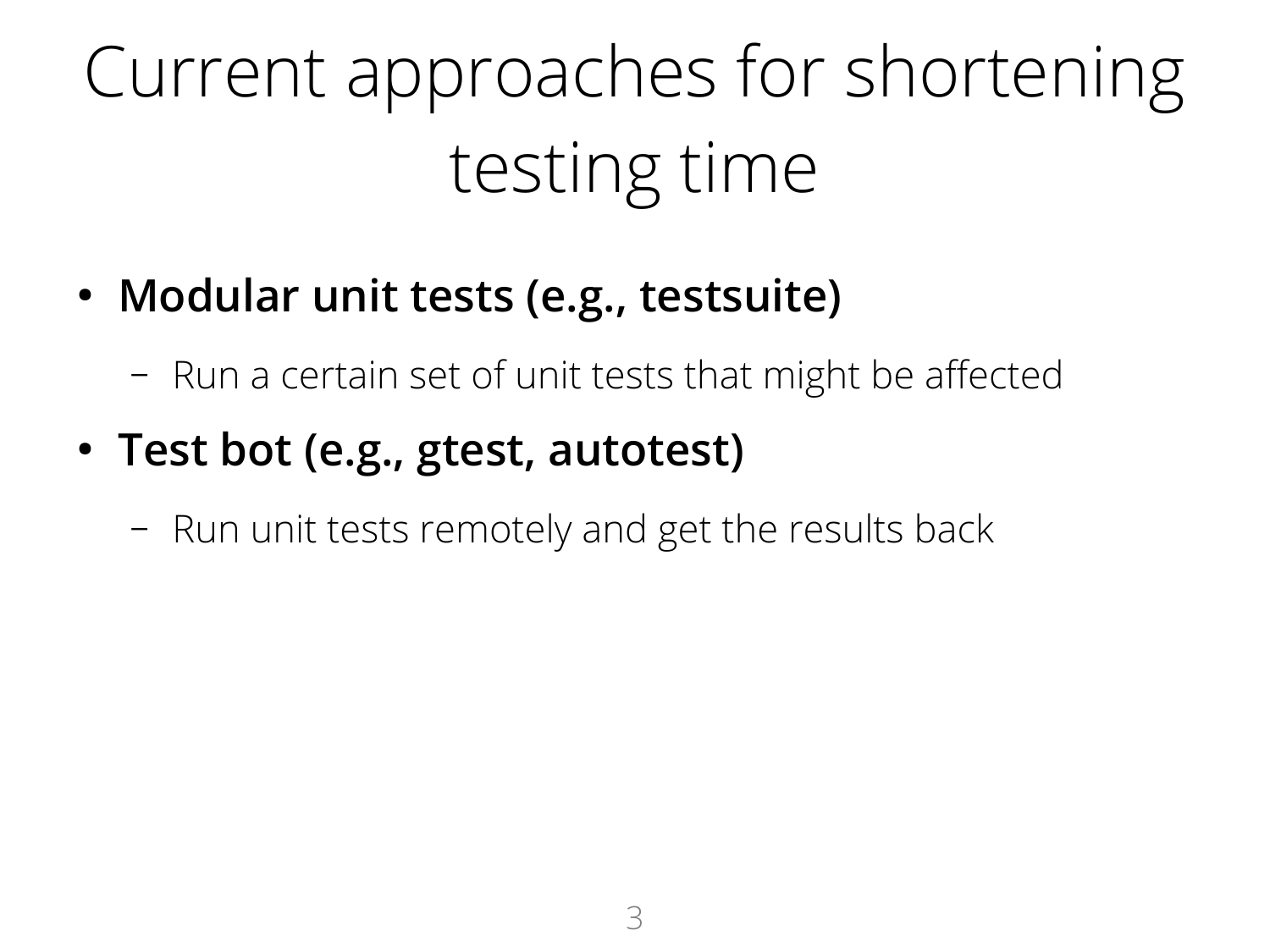# Problem: current approaches are very limited

#### ● **Manual efforts involved**

- Maintaining multiple test suites
- **Overall testing still takes too long**
	- Waiting for Test bot to complete full unit testing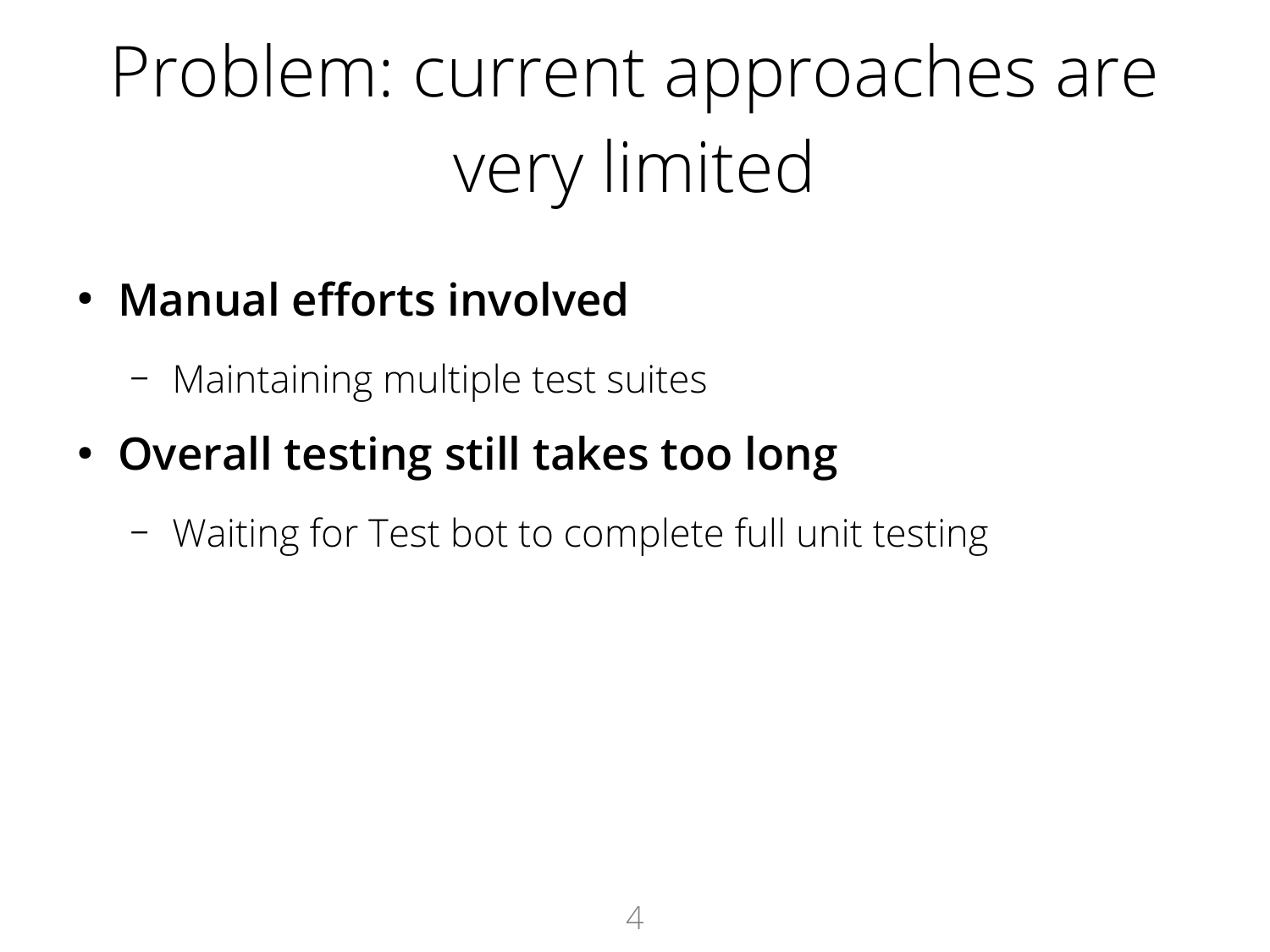# Research: regression test selection (RTS)

- **Goal:** run **only necessary** tests instead of full tests
	- identify test cases whose results might change due to the current code modification
	- **Step 1**: analyze test cases (e.g., execution traces)
	- **Step 2**: syntactically analyze code changes
	- **Step 3**: output the affected test cases

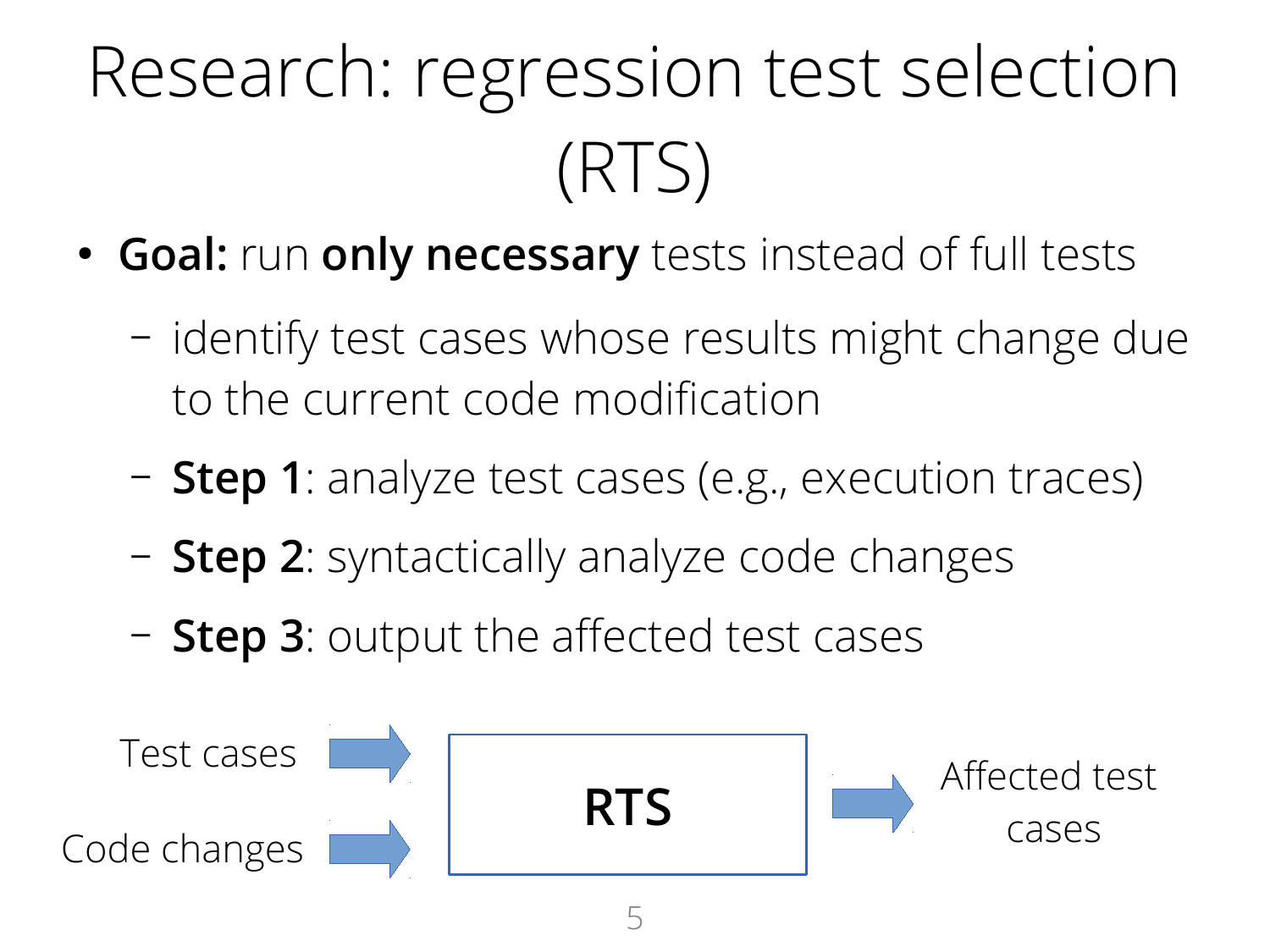# Problem: RTS techniques are never adopted in practice

- **"Soundness" of RTS techniques kills adoption**
	- Soundness means **no false negatives**
	- Impose non-negligible perf. overheads (analysis/runtime)
	- Select lots of test cases (particularly in dynamic languages)
	- $-$  e.g., changes in **a global variable** → run all test cases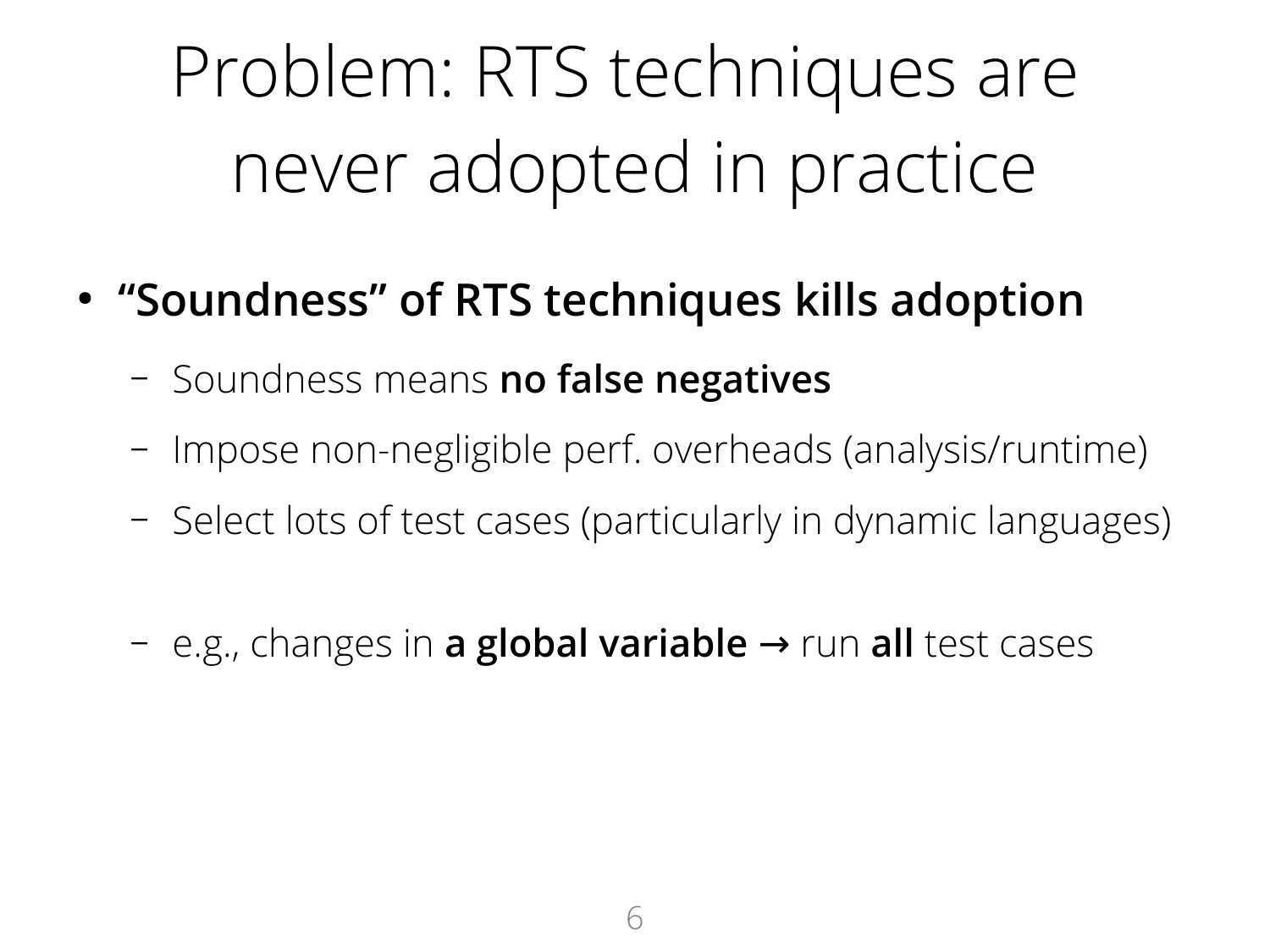### Goal: make RTS practical

- **Idea 1: trade off soundness for performance**
	- Keep track of function-level dependency / changes
	- Fewer tests selected, may have false negatives
- **Idea 2: integrate test optimization into dev. cycle**
	- Maintain dependency information in code repository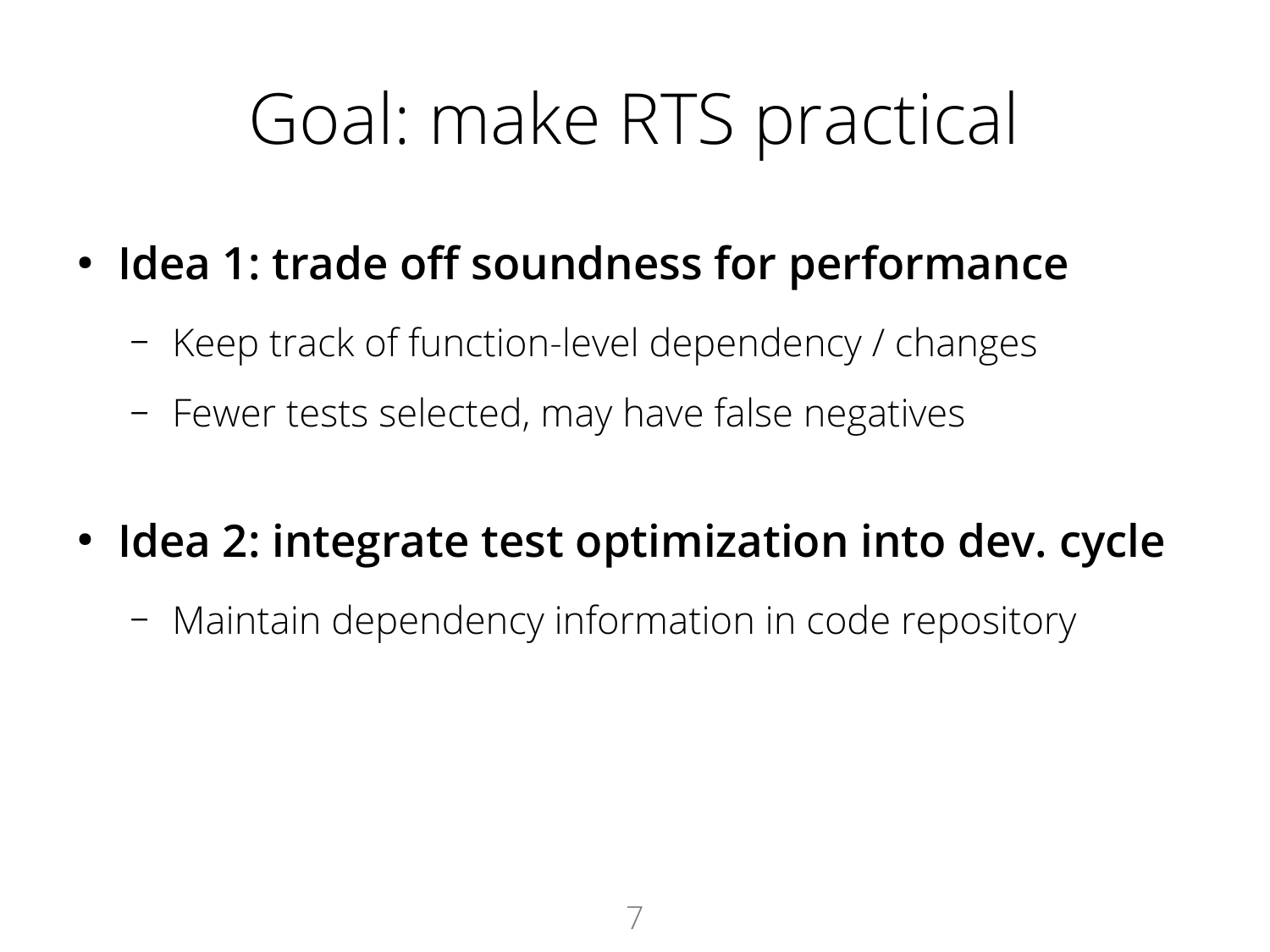#### Current development cycle

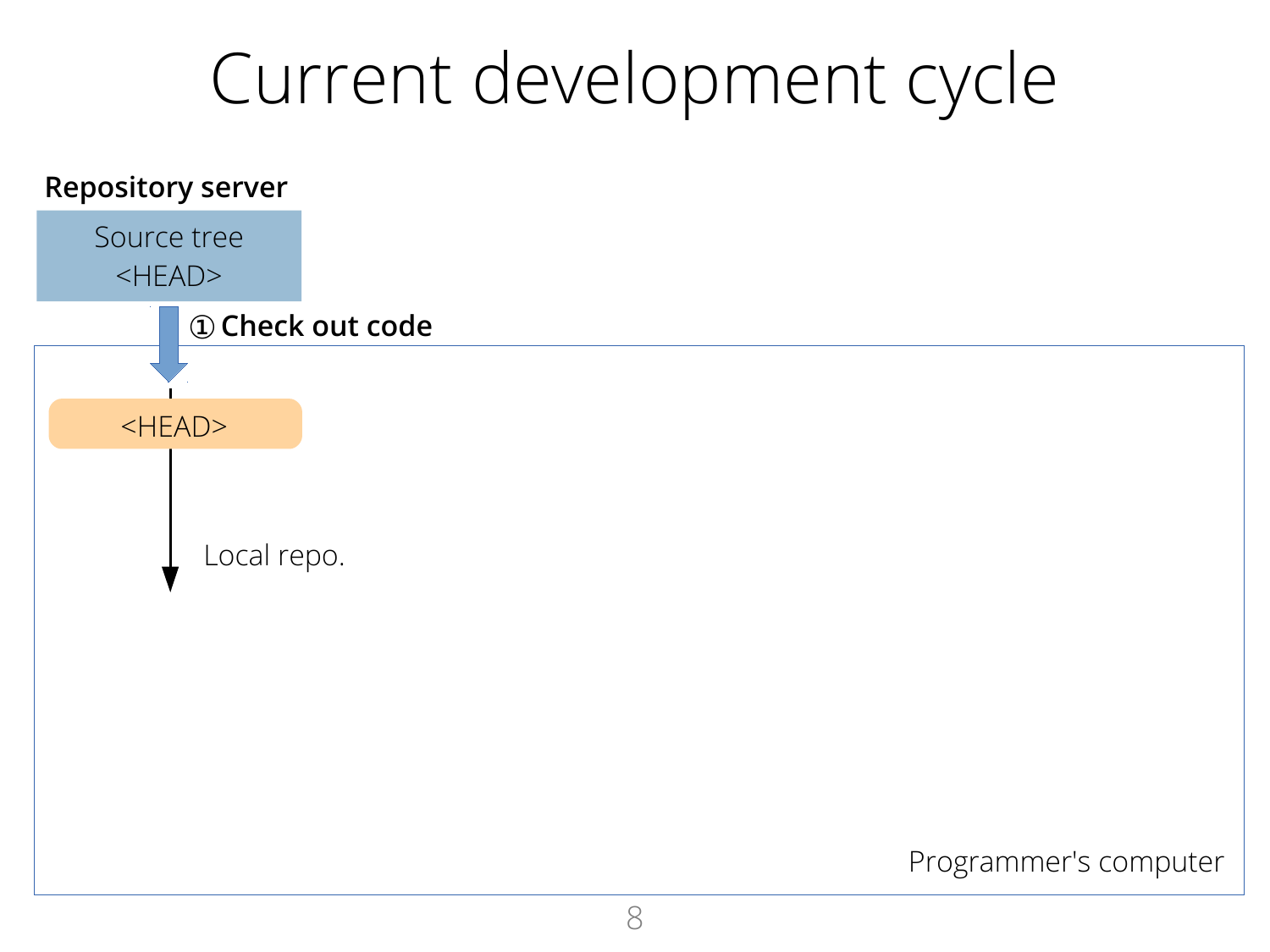#### Current development cycle

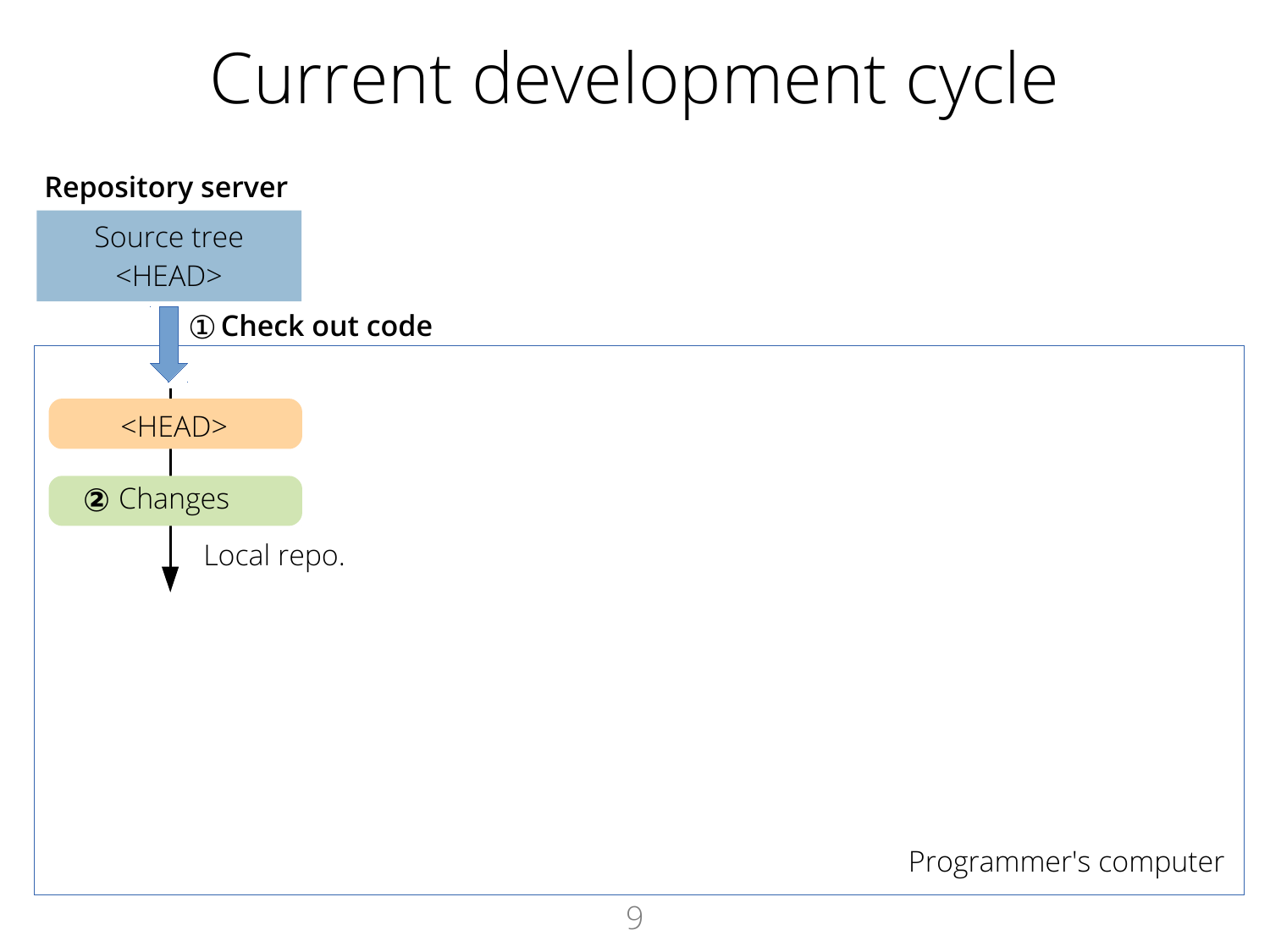#### Current development cycle

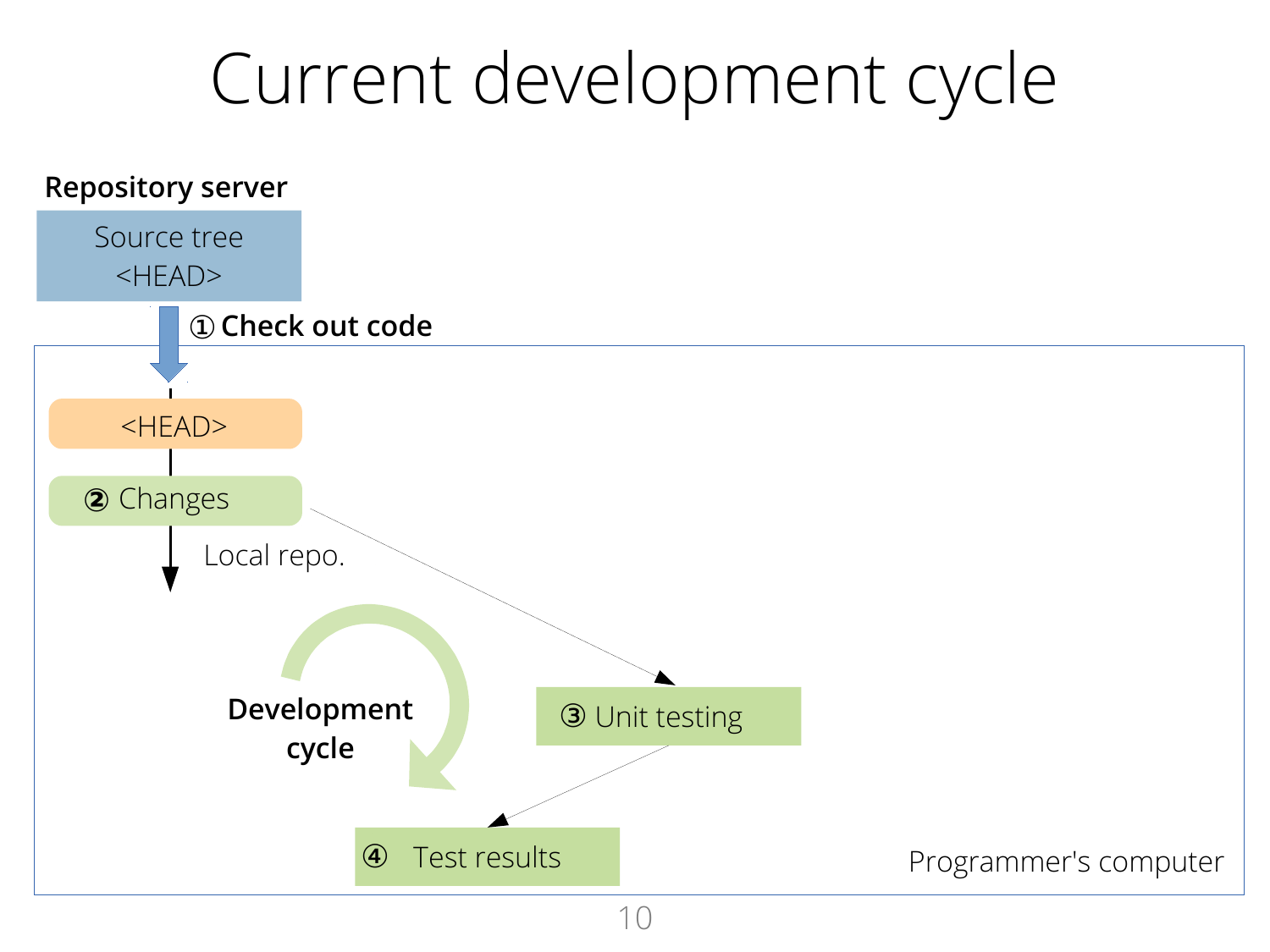#### New development cycle

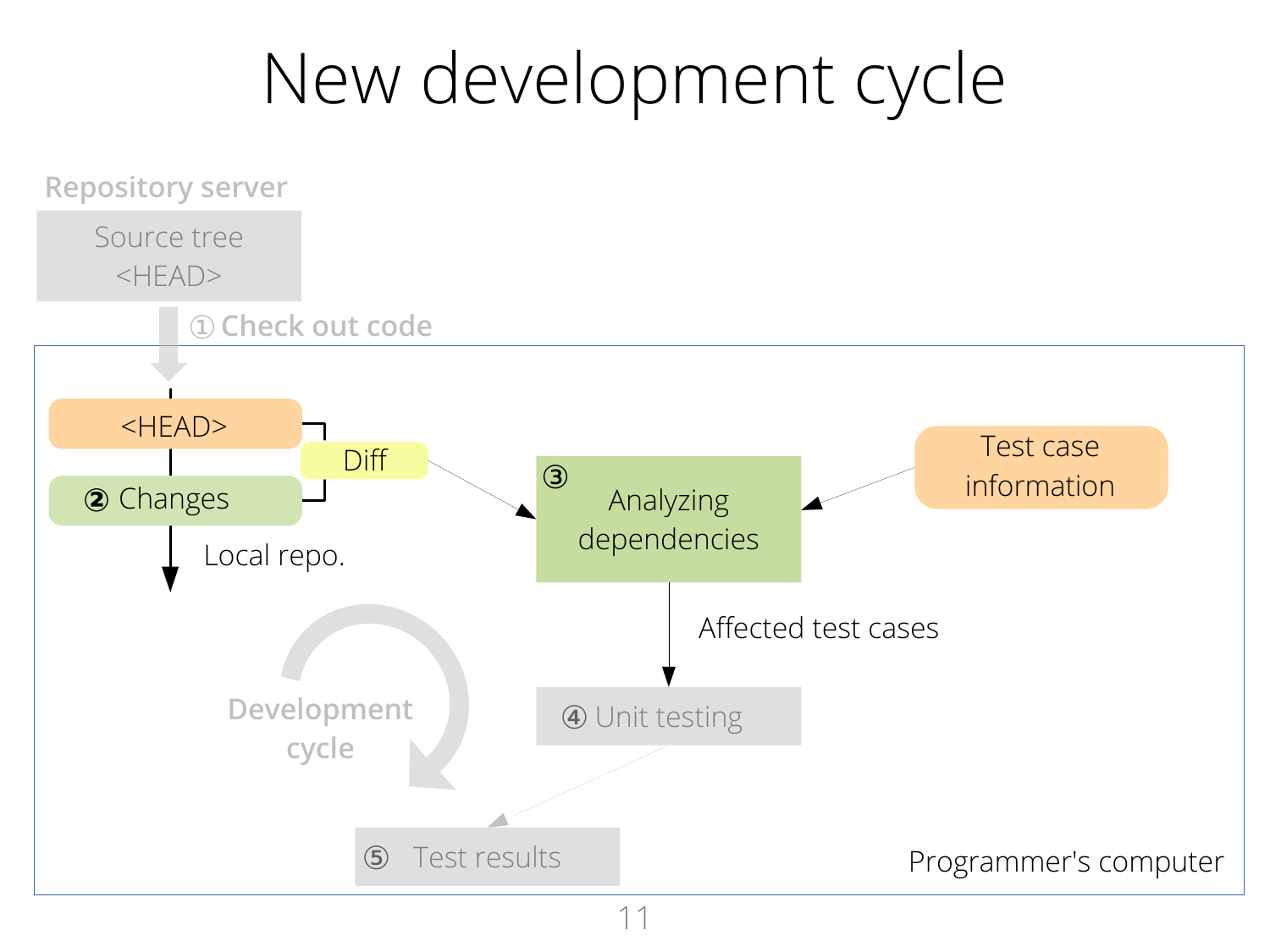#### New development cycle

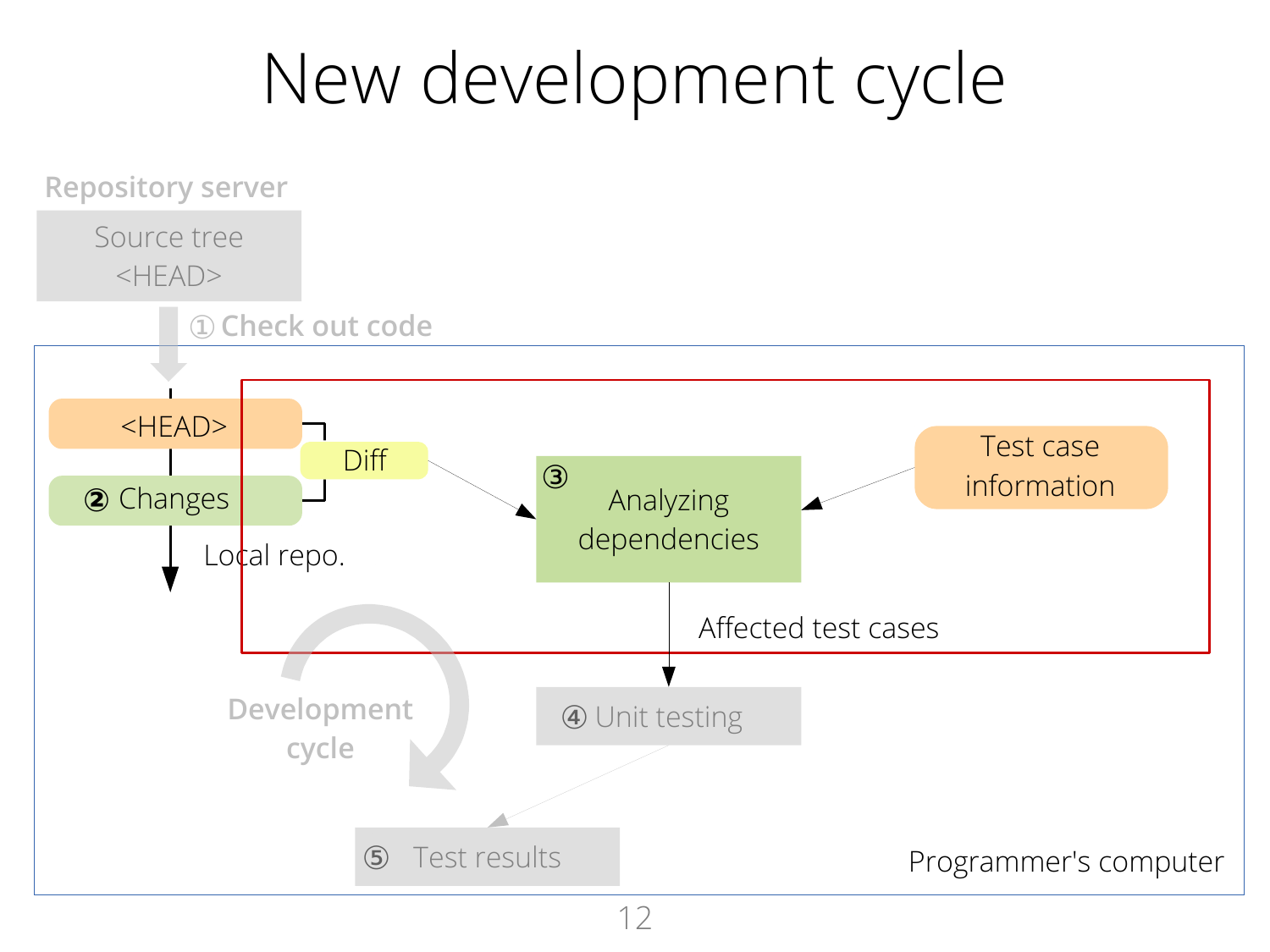# Identifying affected test cases by the code modification

- **Plan: track which tests execute which functions**
	- **Step 1**: generate function-level dependency info.
		- **Map**: invoked functions  $\leftrightarrow$  test case
		- Construct map by running all unit tests
	- **Step 2**: identify modified func., given code changes
	- **Step 3**: identify tests that ran the modified func.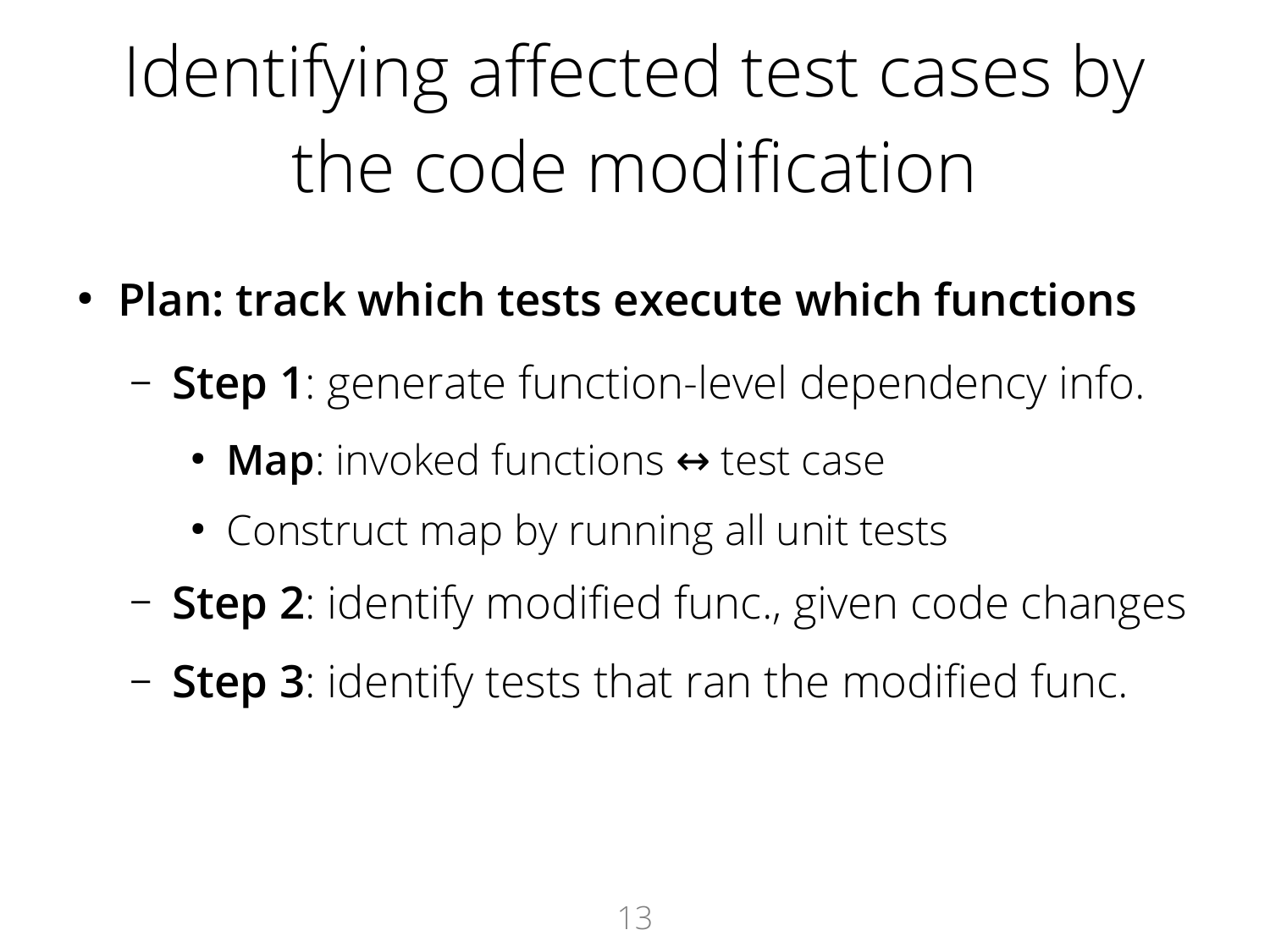# Identifying affected test cases by the code modification

- **Plan: track which tests execute which functions**
	- **Step 1**: generate function-level dependency info.
		- **Map**: invoked functions  $\leftrightarrow$  test case
		- Construct map by running all unit tests
	- **Step 2**: identify modified func., given code changes
	- **Step 3**: identify tests that ran the modified func.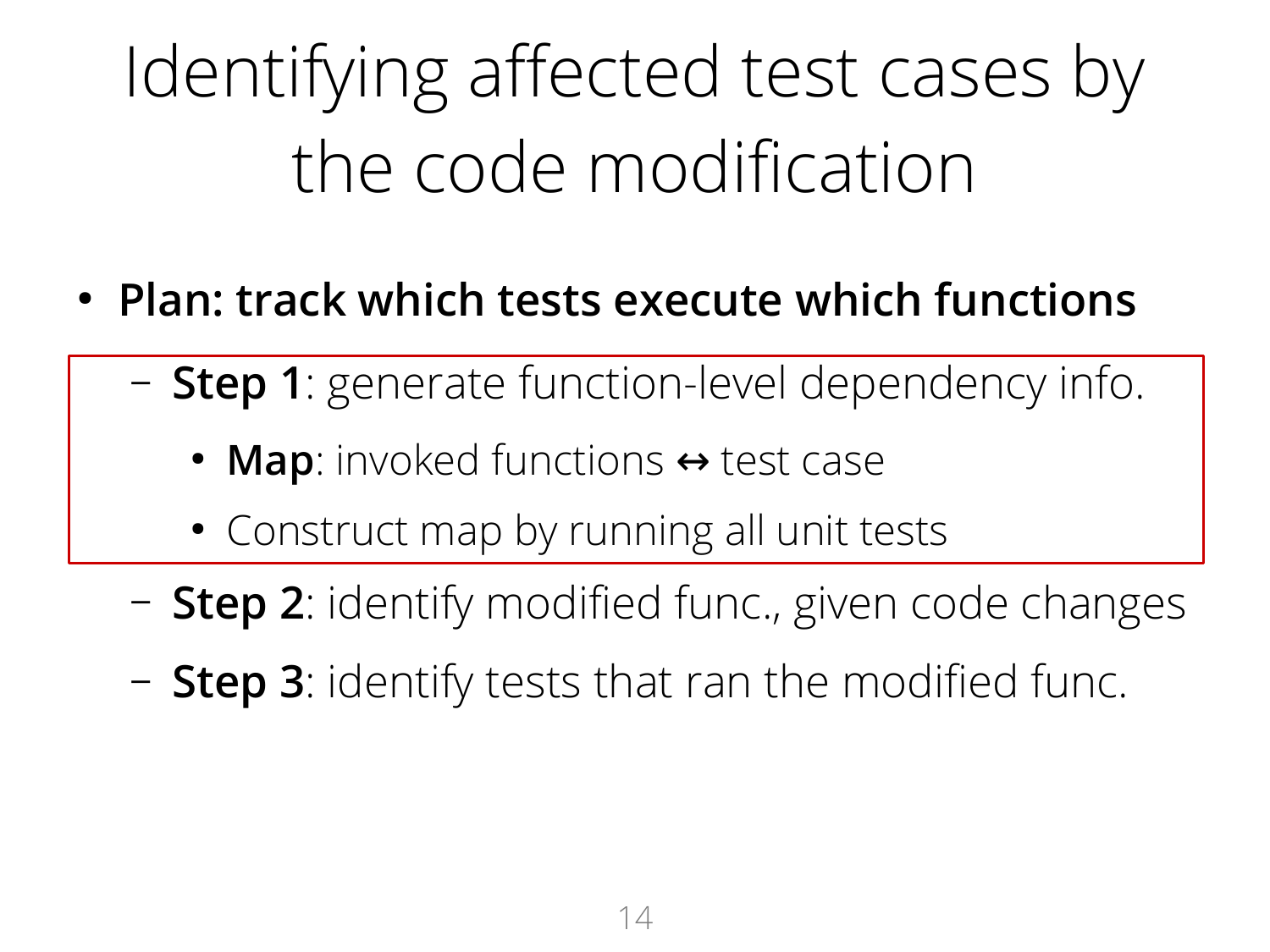### Bootstrapping dependency info.

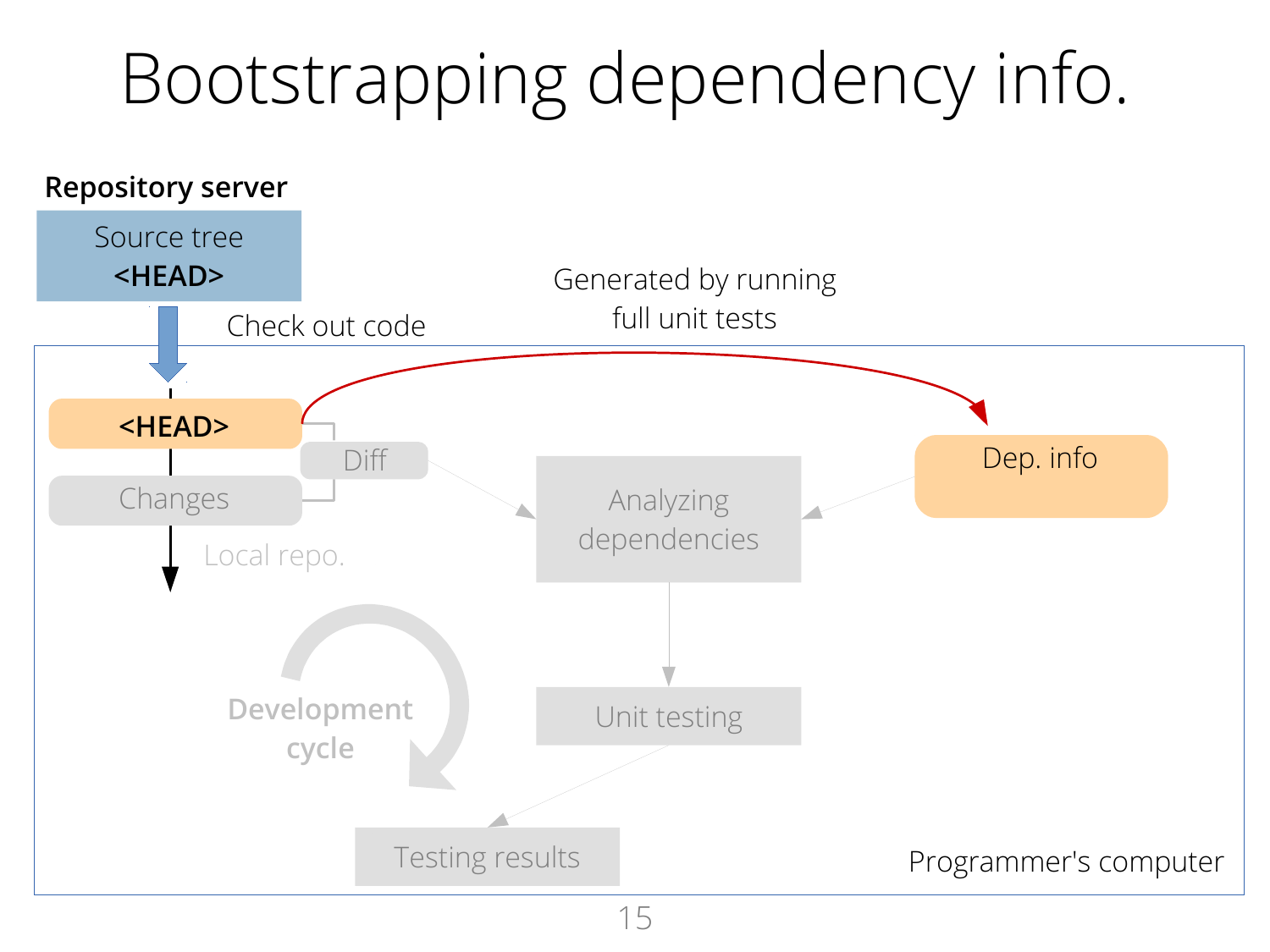### Bootstrapping dependency info.

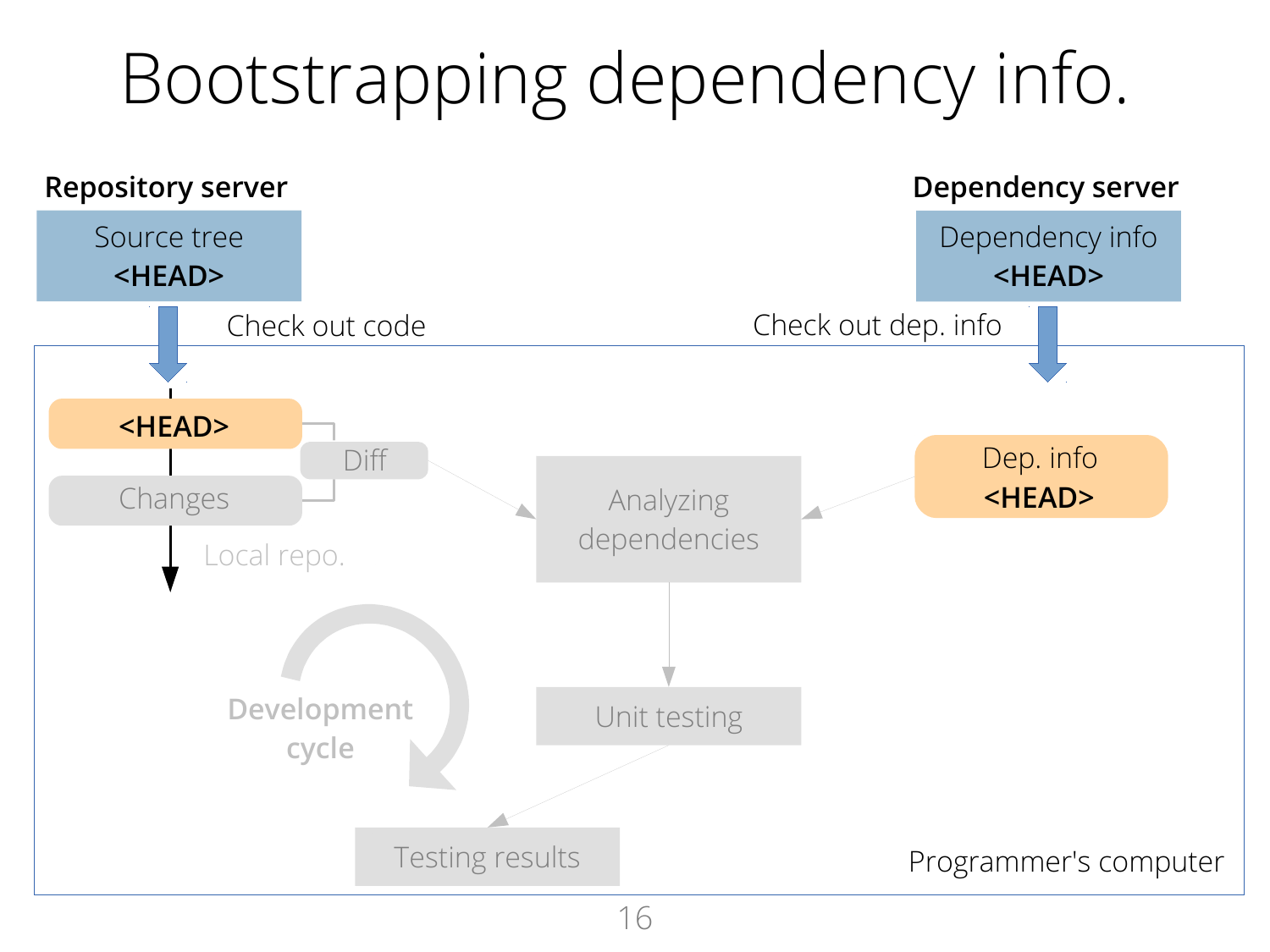### Update dependency information

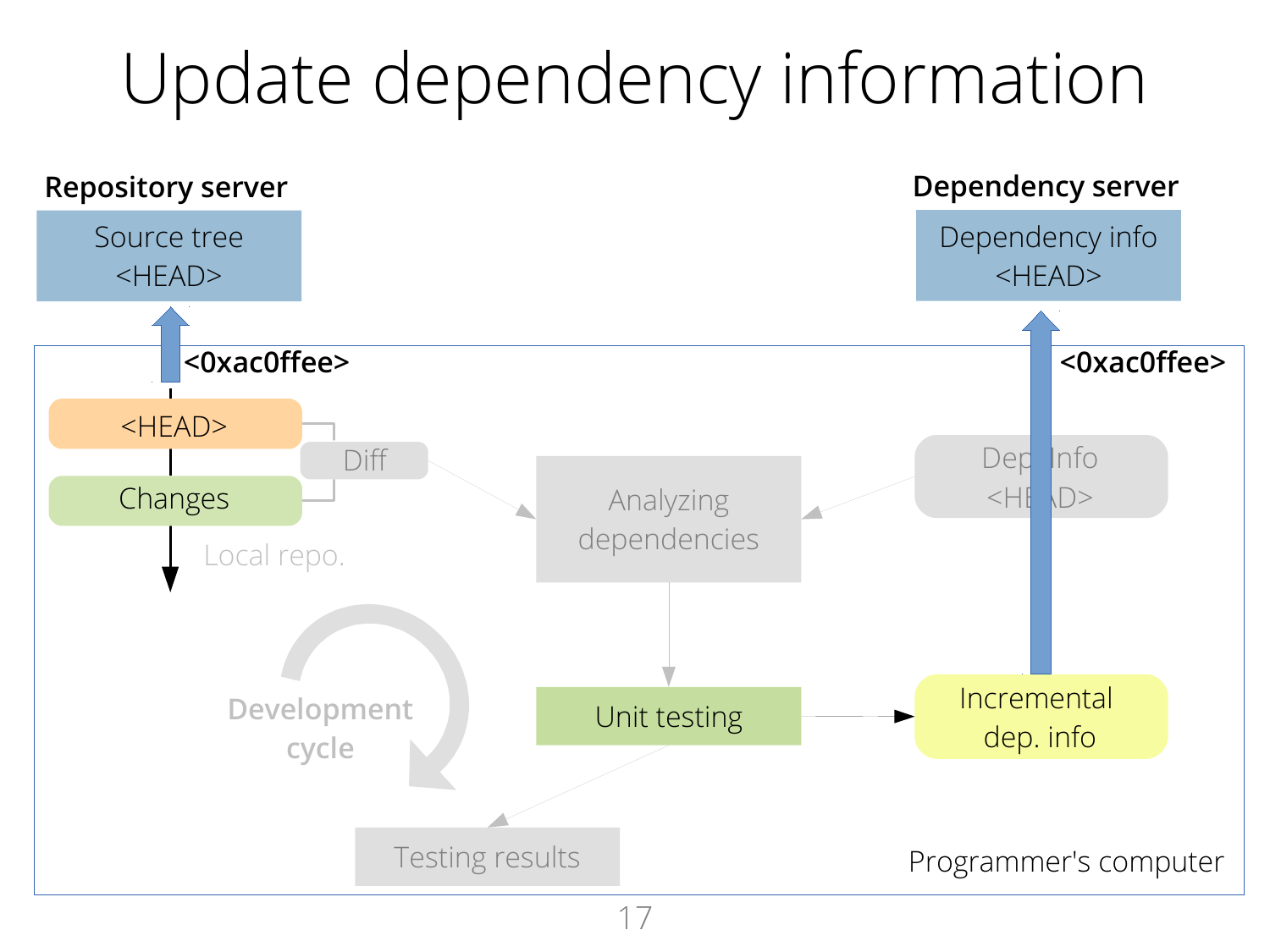### Update dependency information

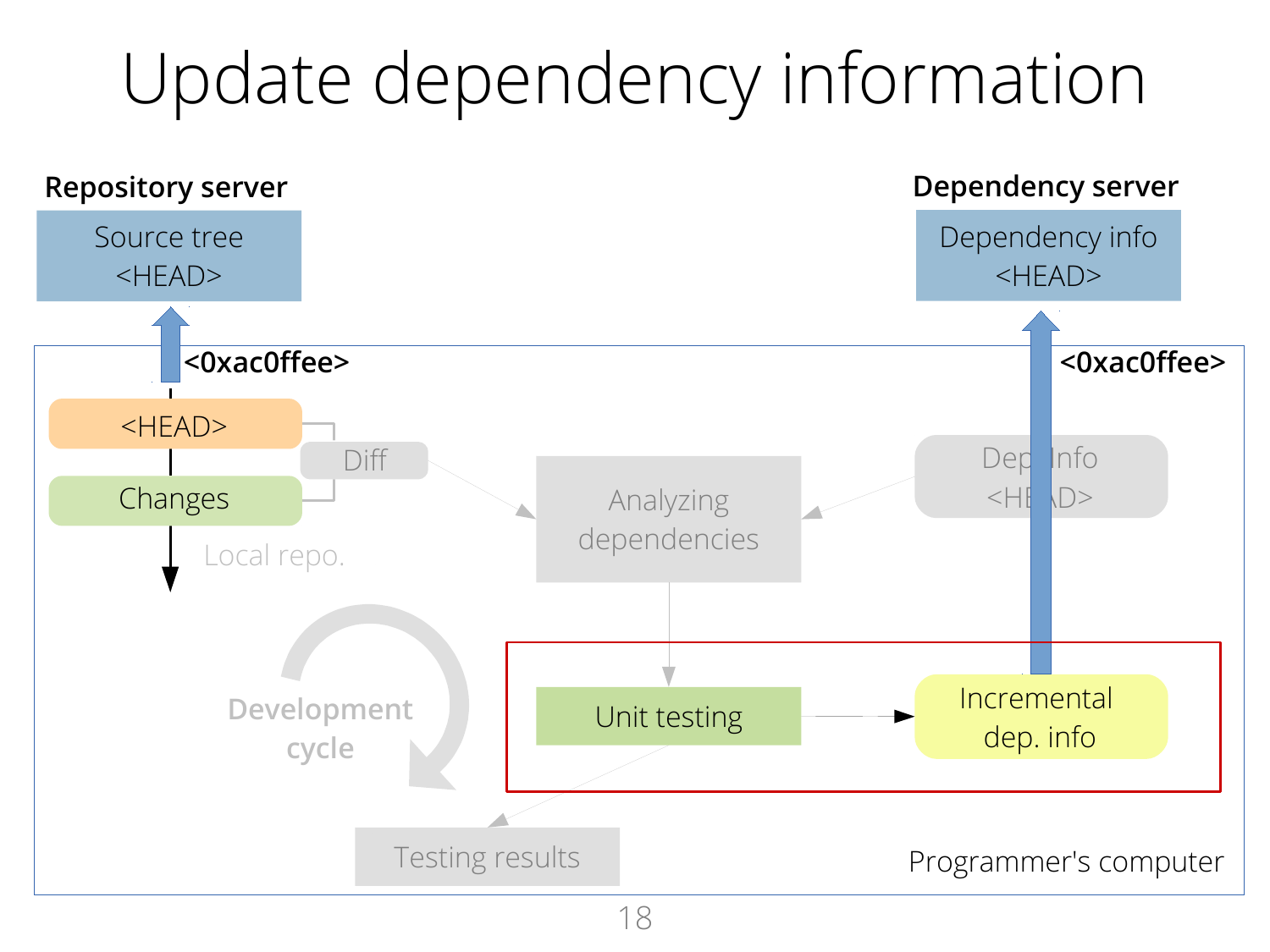### Problem: false negatives

- Function-level tracking can **miss some dependencies** and cause **false negatives**
	- Failed to identify some test cases that are actually affected
- Identified **five types** of missing dependencies
	- Inter-class dependency
	- Non-determinism
	- Class variable
	- Global-scope
	- Lexical dependency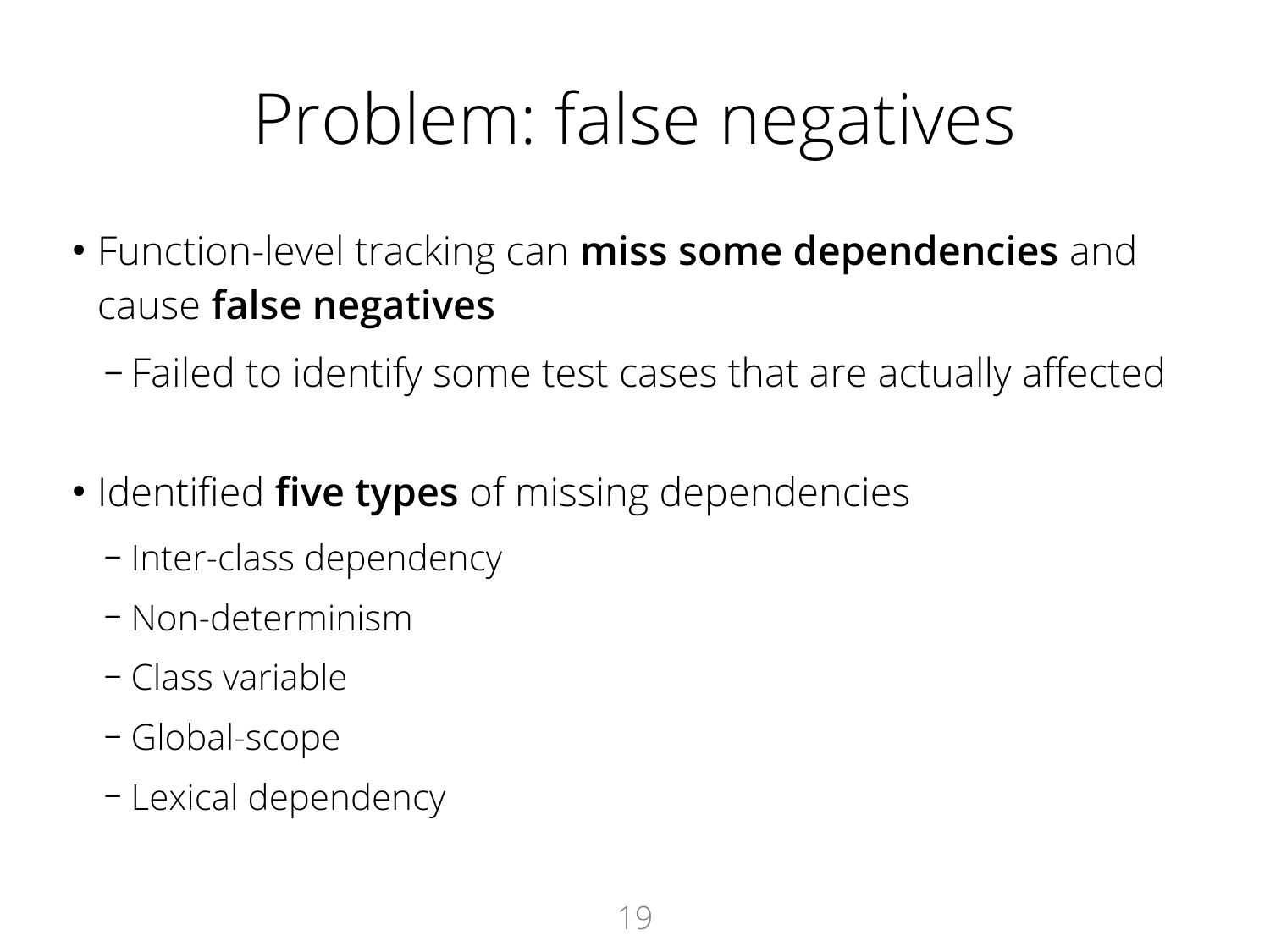### Problem: false negatives

- Function-level tracking can **miss some dependencies** and cause **false negatives**
	- Failed to identify some test cases that are actually affected
- Identified **five types** of missing dependencies
	- Inter-class dependency
	- Non-determinism
	- Class variable
	- Global-scope
	- Lexical dependency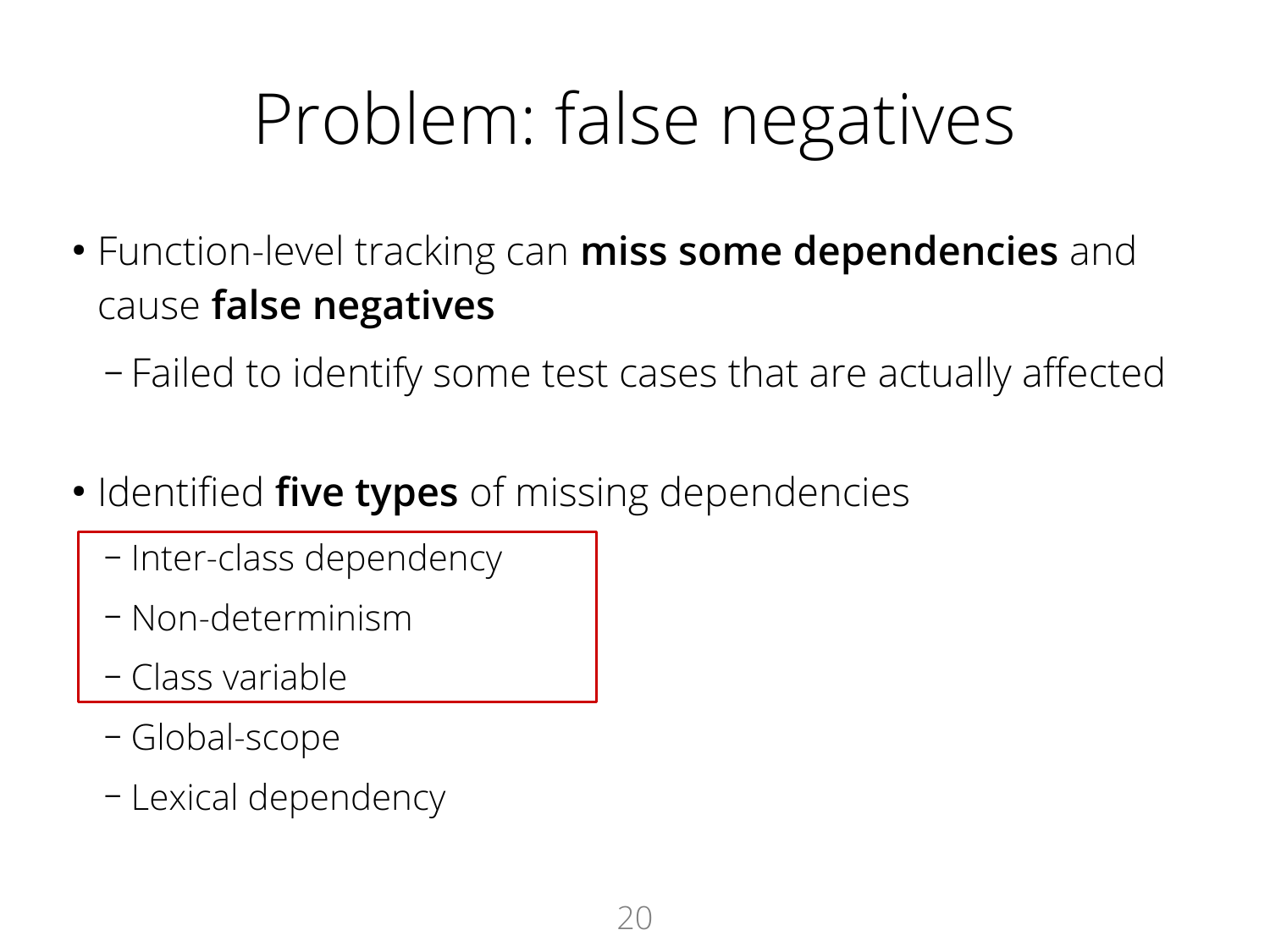### Example: inter-class dep. in Python

```
 class A:
   def foo():
      return 1
 class B(A):
   pass
```

```
 def testcase():
   assertEqual(
     B().foo(), 1)
```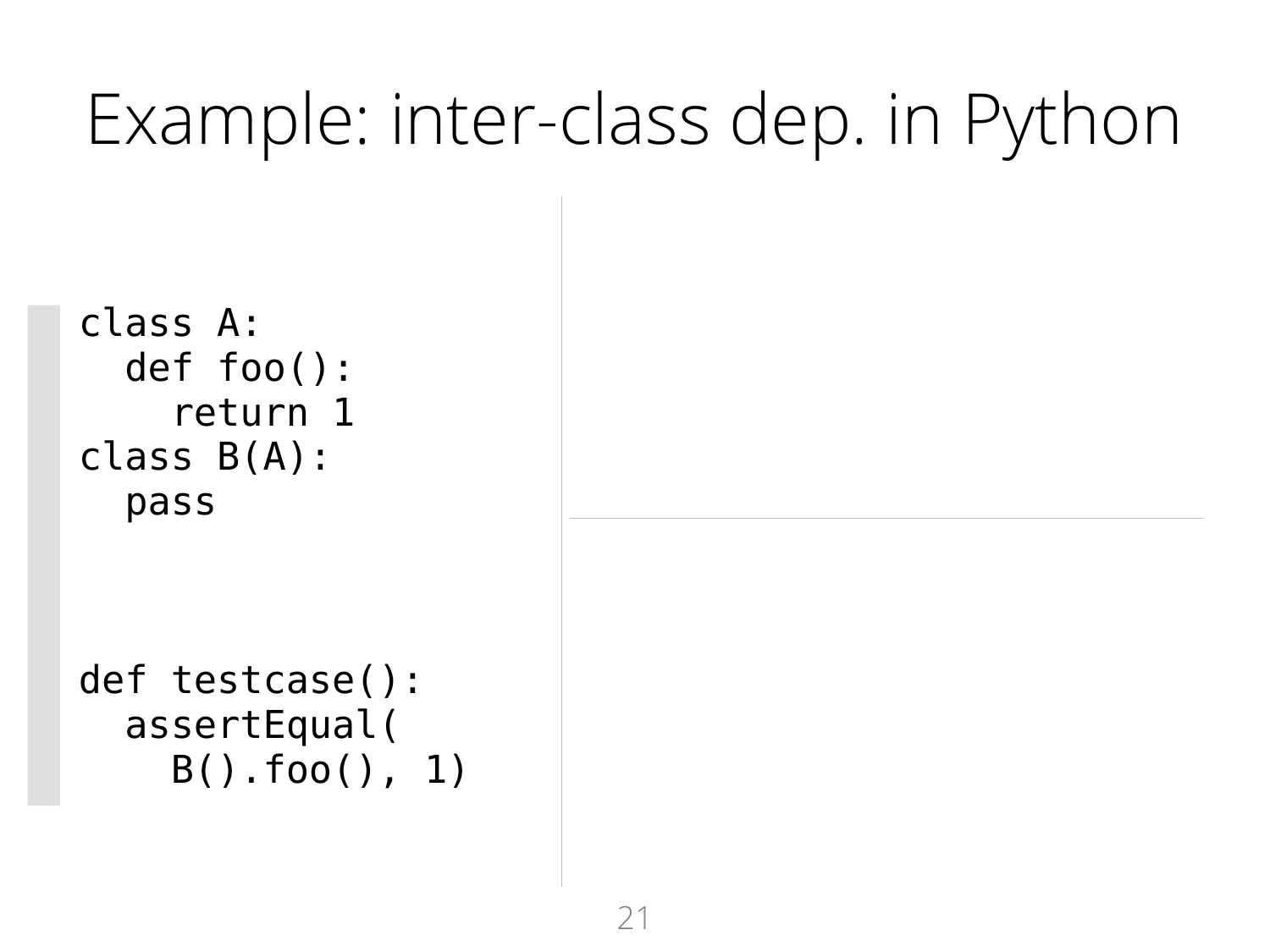### Example: inter-class dep. in Python

Dependency info:

testcase() →  $B.$  init () A.foo()

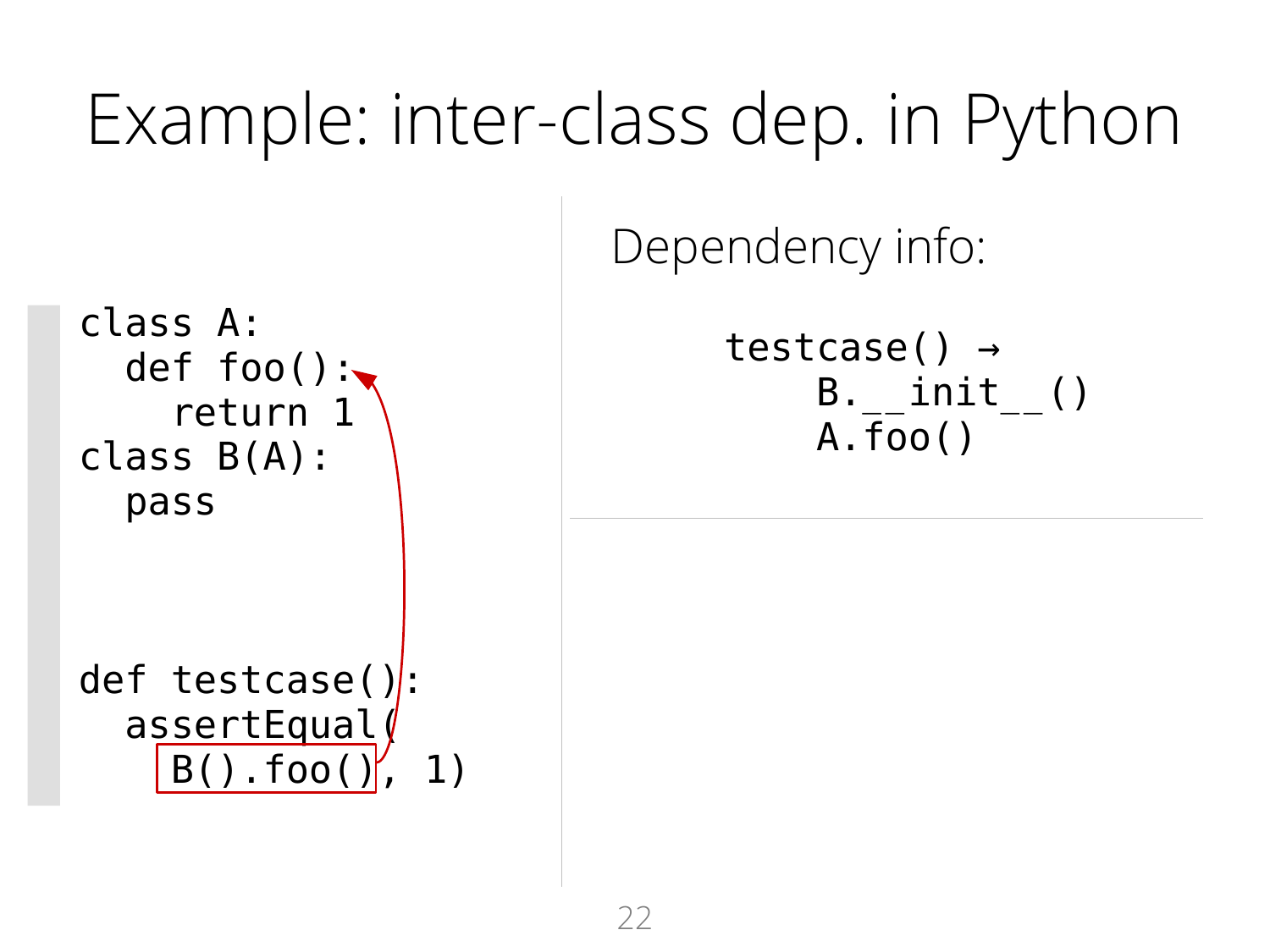### Example: inter-class dep. in Python

Dependency info:

testcase() →  $B.$  init () A.foo()

Modified functions:

B.foo()

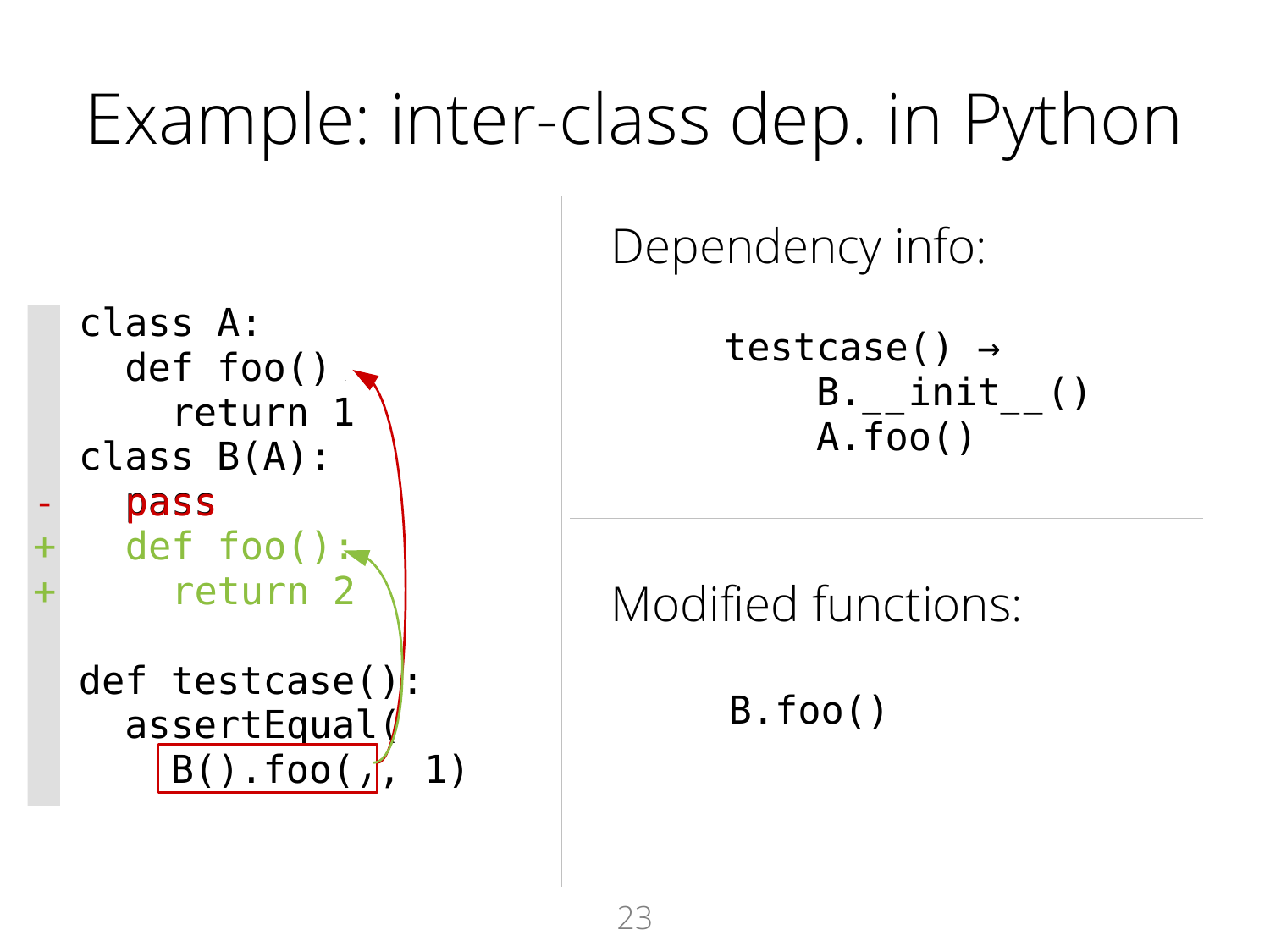Example: missing dep. because of non-determinism in Python

 def foo(): return 1 return 2

```
 def testcase():
  if | rand()%2| assertEqual(
       foo(), 1)
```
Dependency info:

testcase() → testcase() → rand() foo()  $or$  rand()

Modified functions:

foo()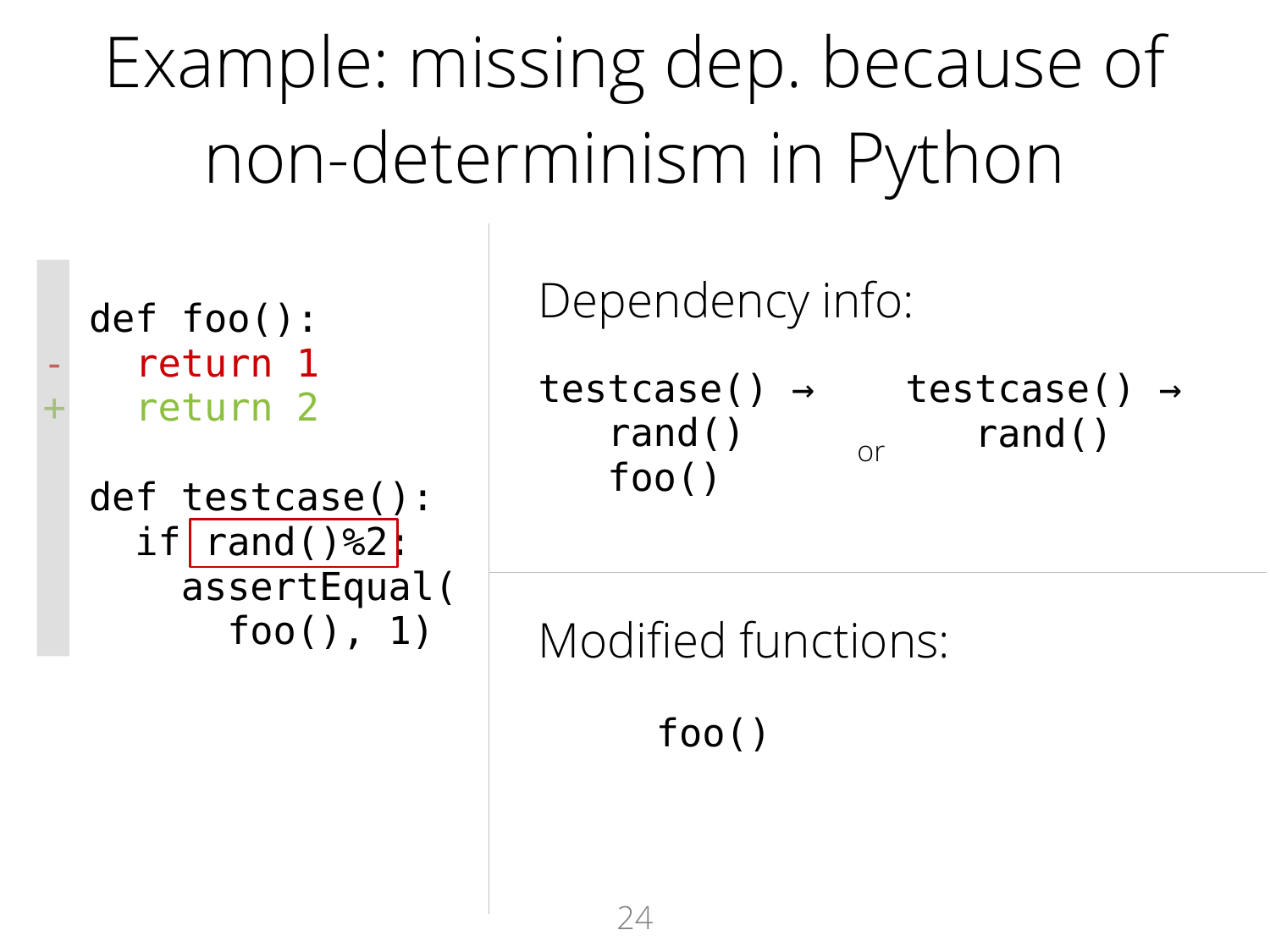Example: missing dep. because of non-determinism in Python

 def foo(): return 1 return 2

```
 def testcase():
  if | rand()%2
     assertEqual(
       foo(), 1)
```
Dependency info:

testcase() → rand() foo()

```
testcase() →
\sigma rand()
```
Modified functions:

foo()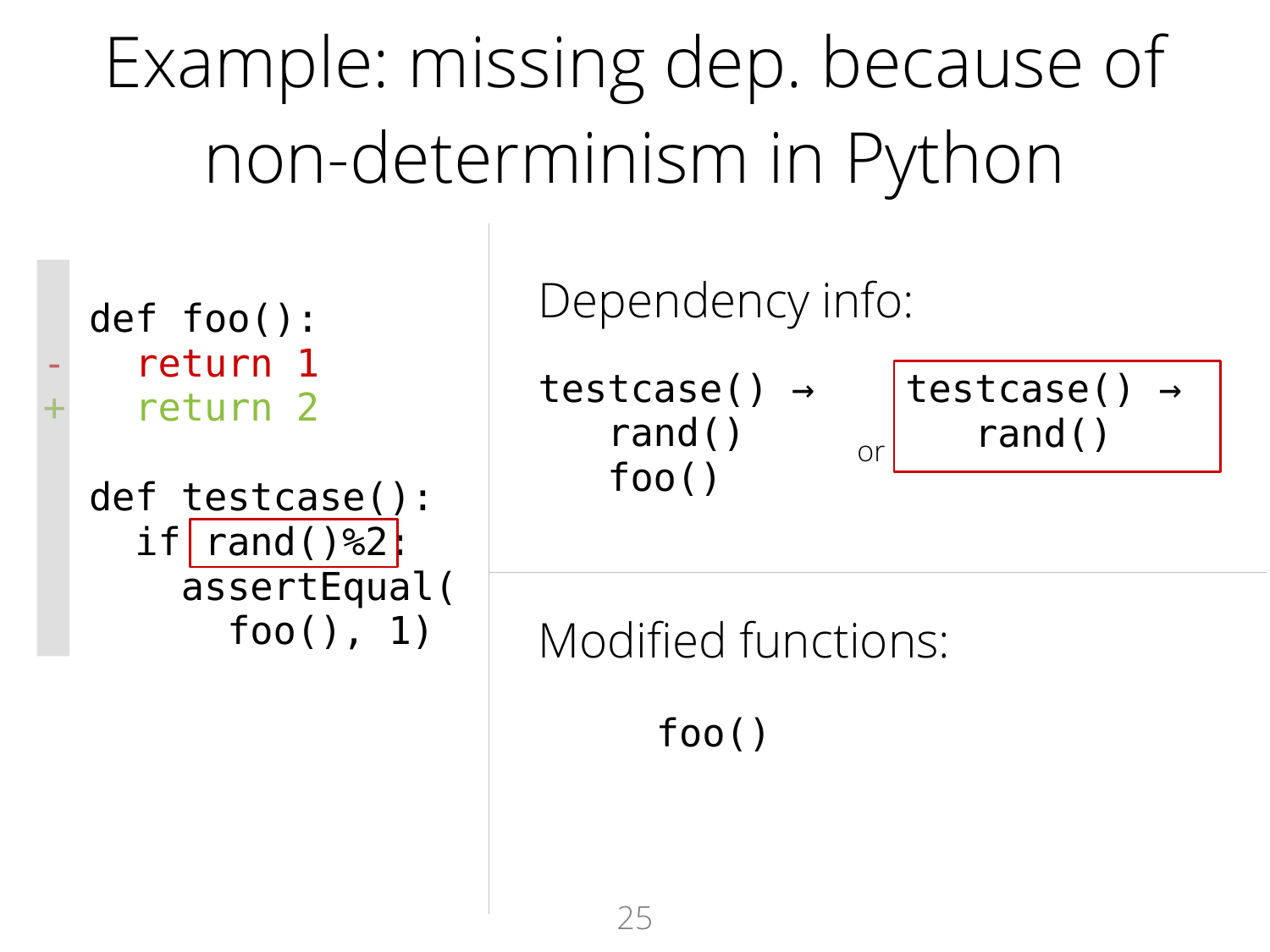### Example: class-var. dep. in Python

Dependency info:

testcase() → foo()

Modified functions:

N/A

 class C:  $a = 1$  $a = 2$  def foo():  $return|C.a$ 

 def testcase(): assertEqual( foo(), 1)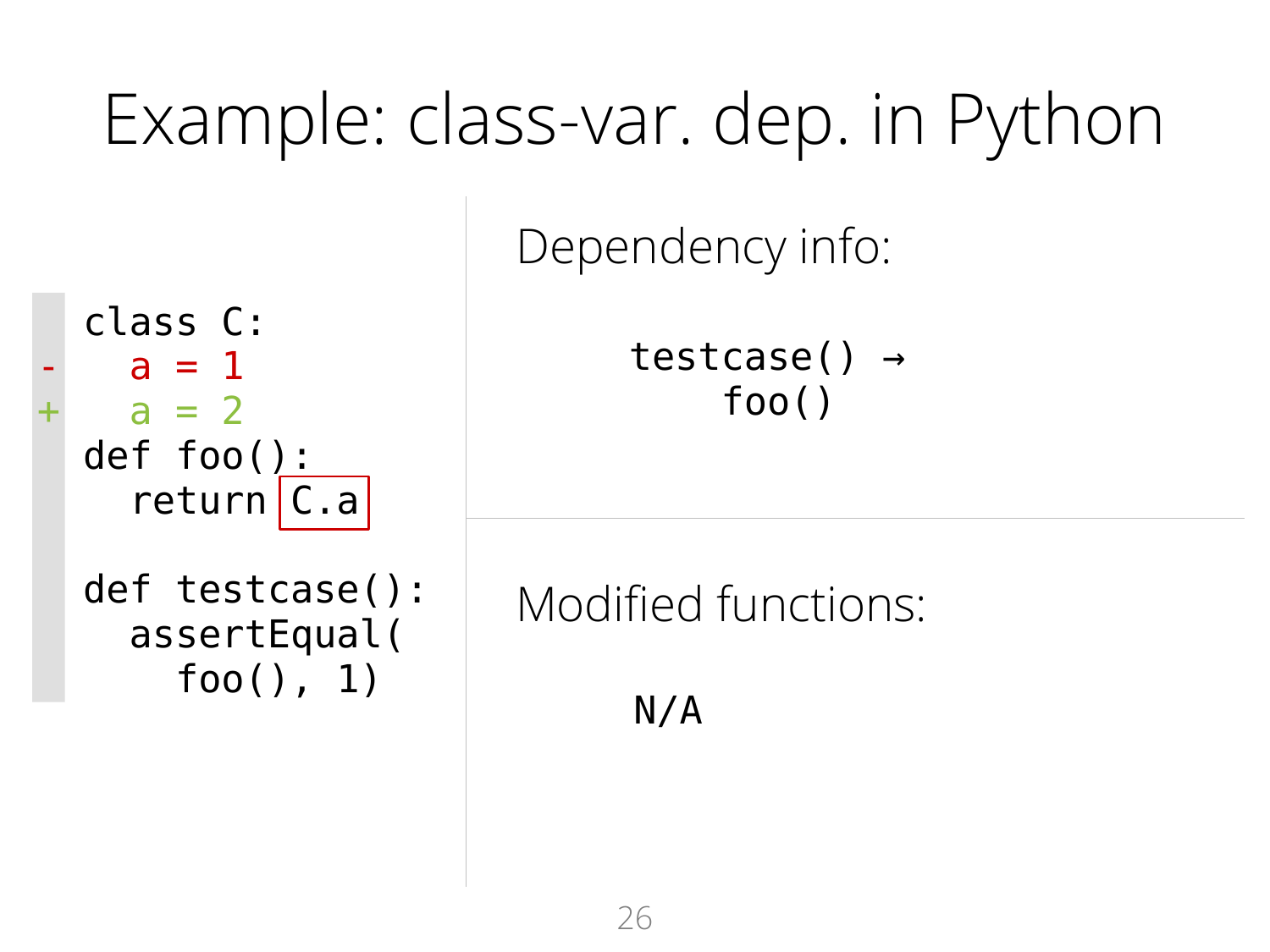#### Solution: test server runs all tests async.

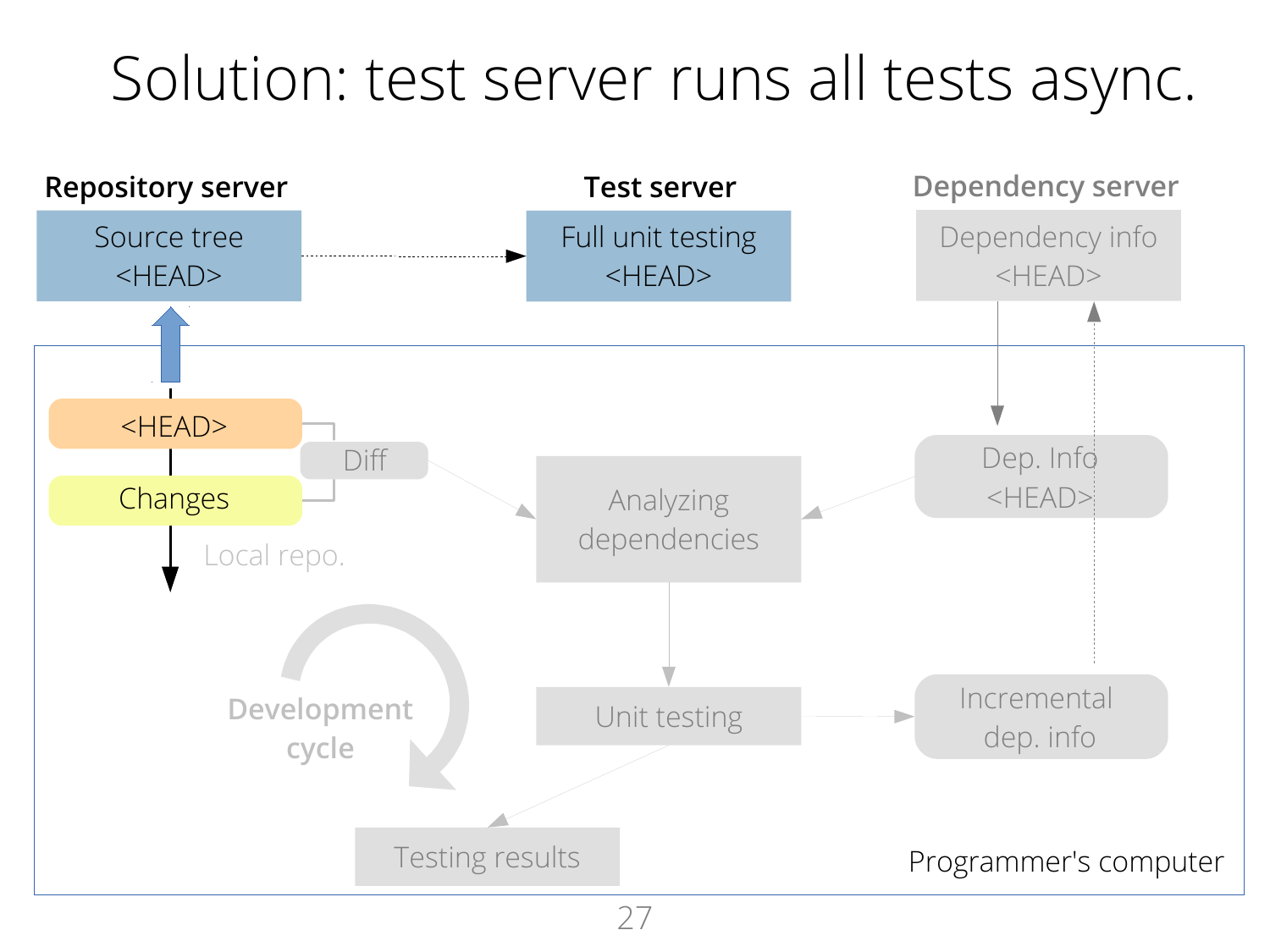#### Test server also verifies dep. info

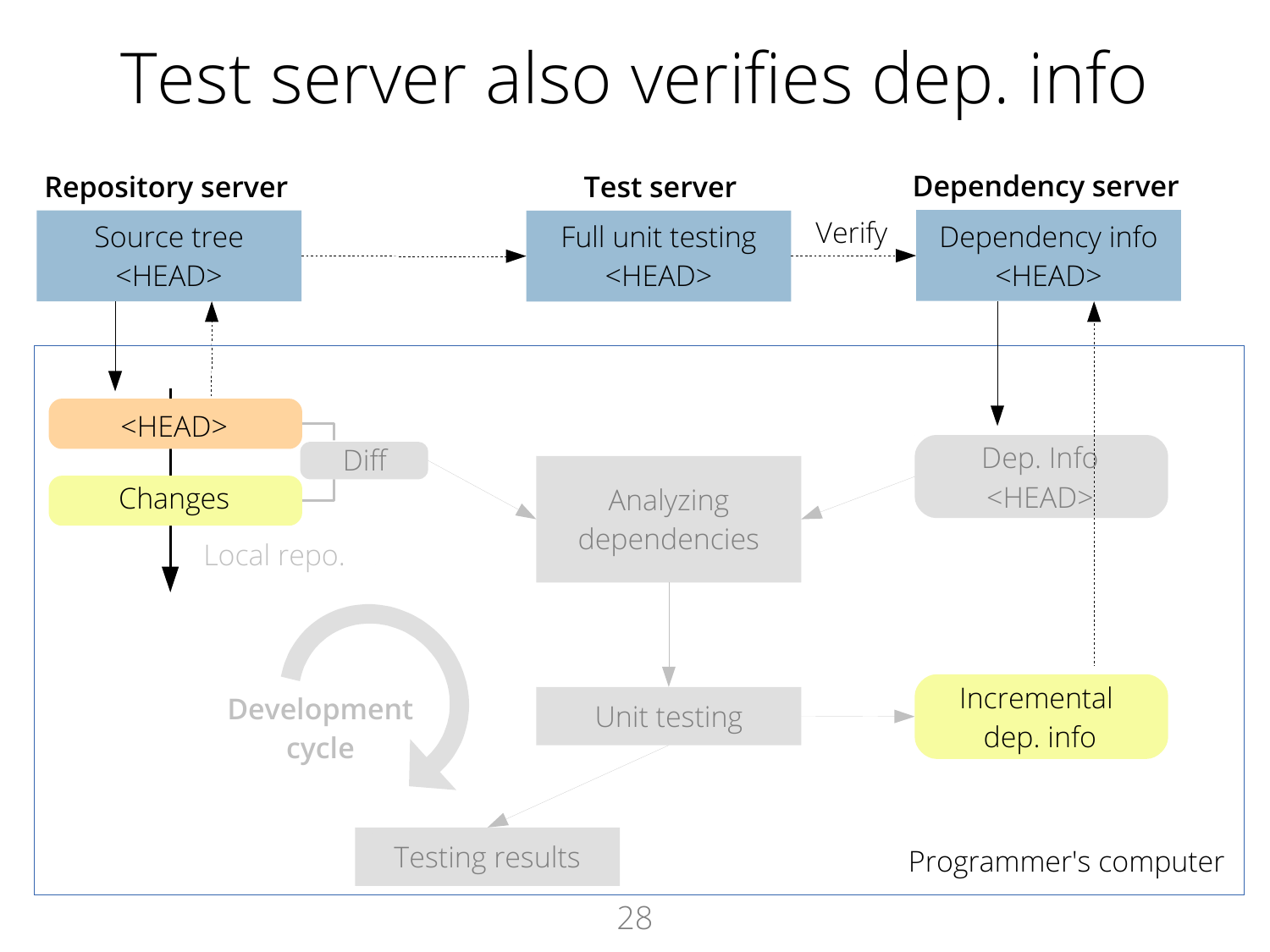### TAO: a prototype for PyUnit

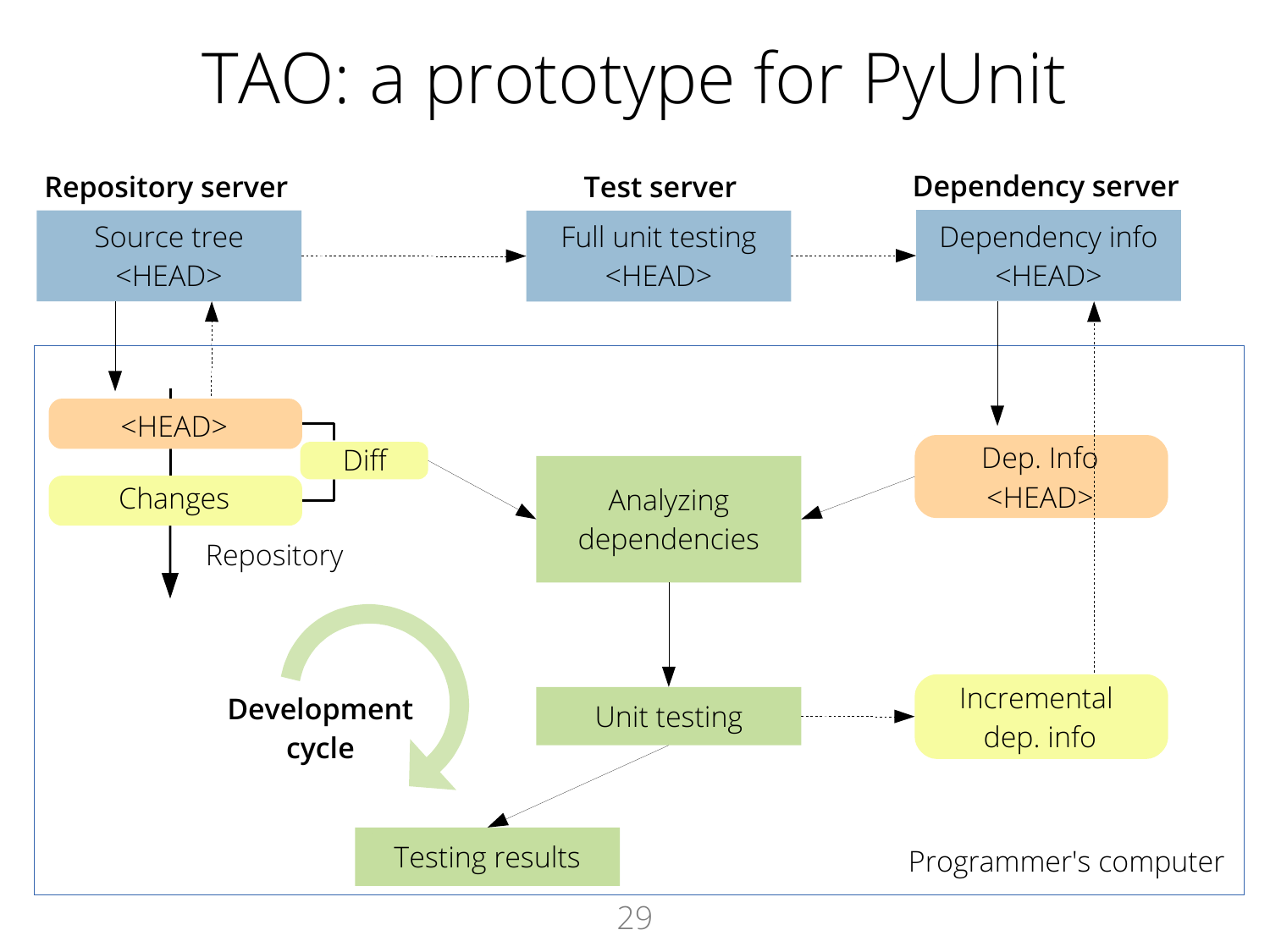#### Implementation

- TAO: a prototype for PyUnit
	- Extending standard **python-unittest** library
	- Patch analysis: using **ast/diff** python module
	- Dependency tracking: using **settrace()** interface
	- 800 Lines of code in Python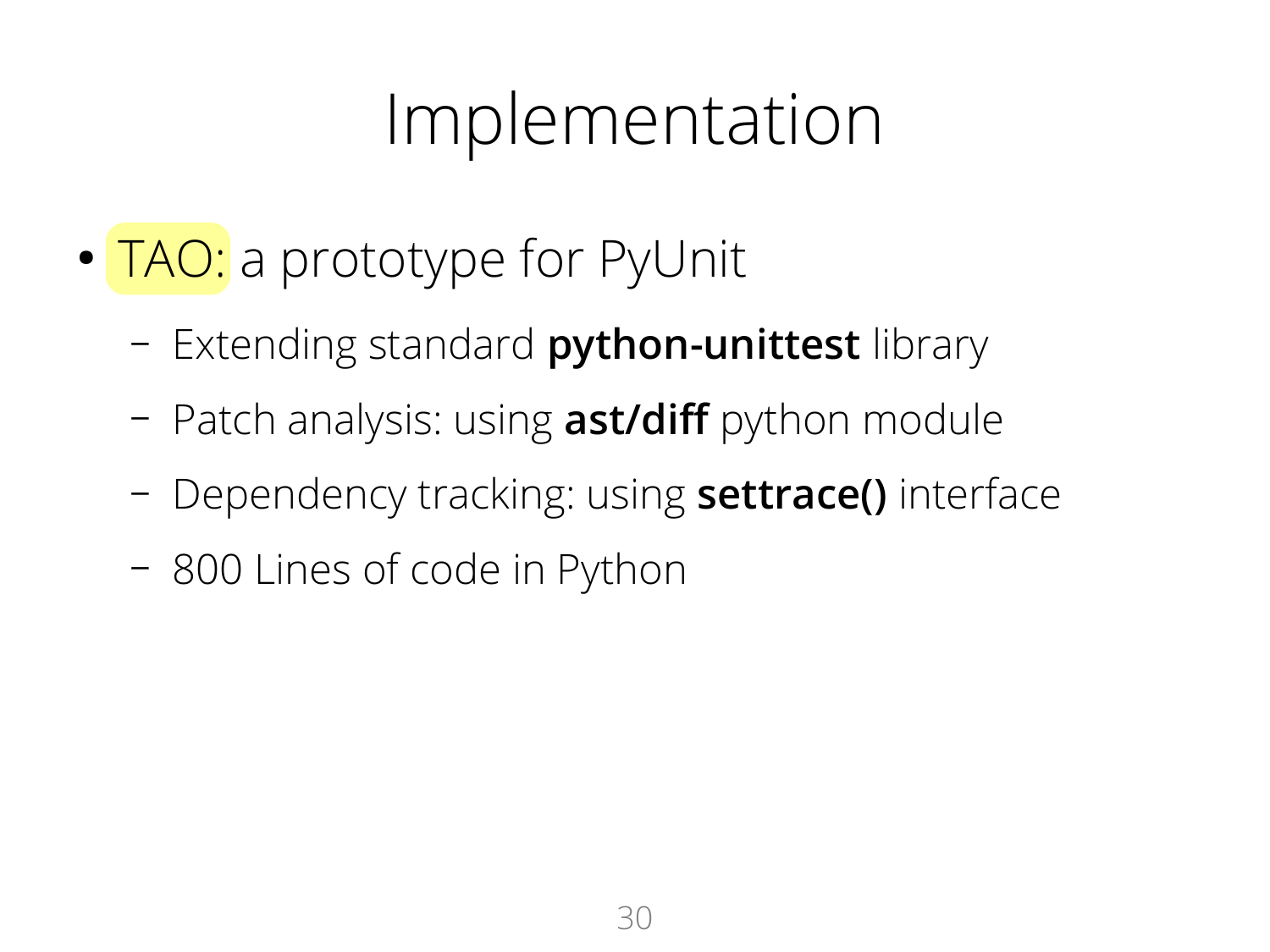### Evaluation

- How many functions are modified in each commit in large software programs?
- How much testing time can be saved as result?
- How many false negatives does TAO incur?
- What is the overall runtime overhead of TAO?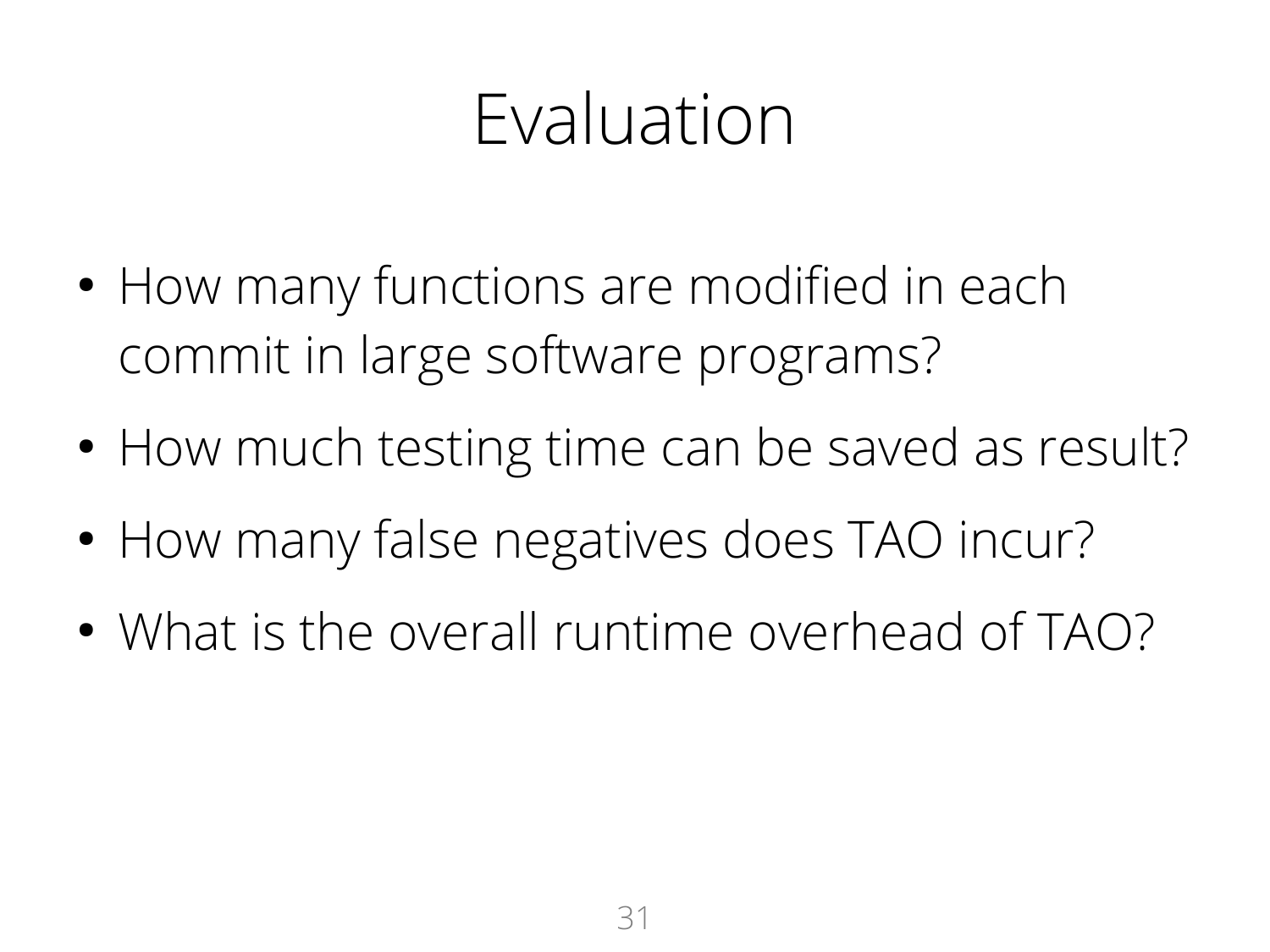#### Experiment setup

- Two popular projects: Django and Twisted
	- **Django**: a web application framework
	- **Twisted**: a network protocol engine
	- Use existing unit tests of both projects
	- Integrate TAO into both projects
	- Analyze the latest **100 commits** of each project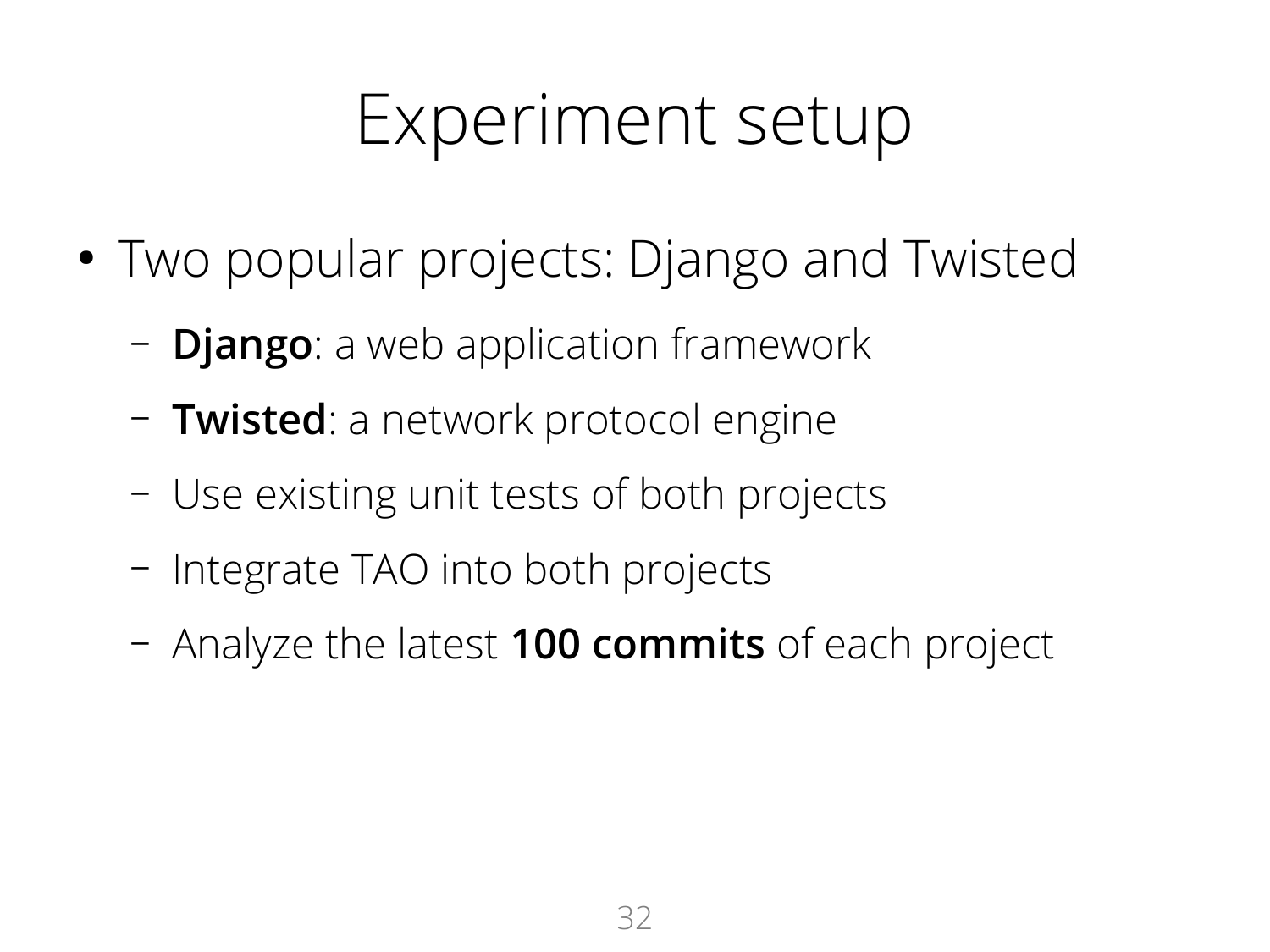

- Django: 50.8 / 13k functions (0.3%)
- Twisted: 18.2 / 23k functions (0.07%)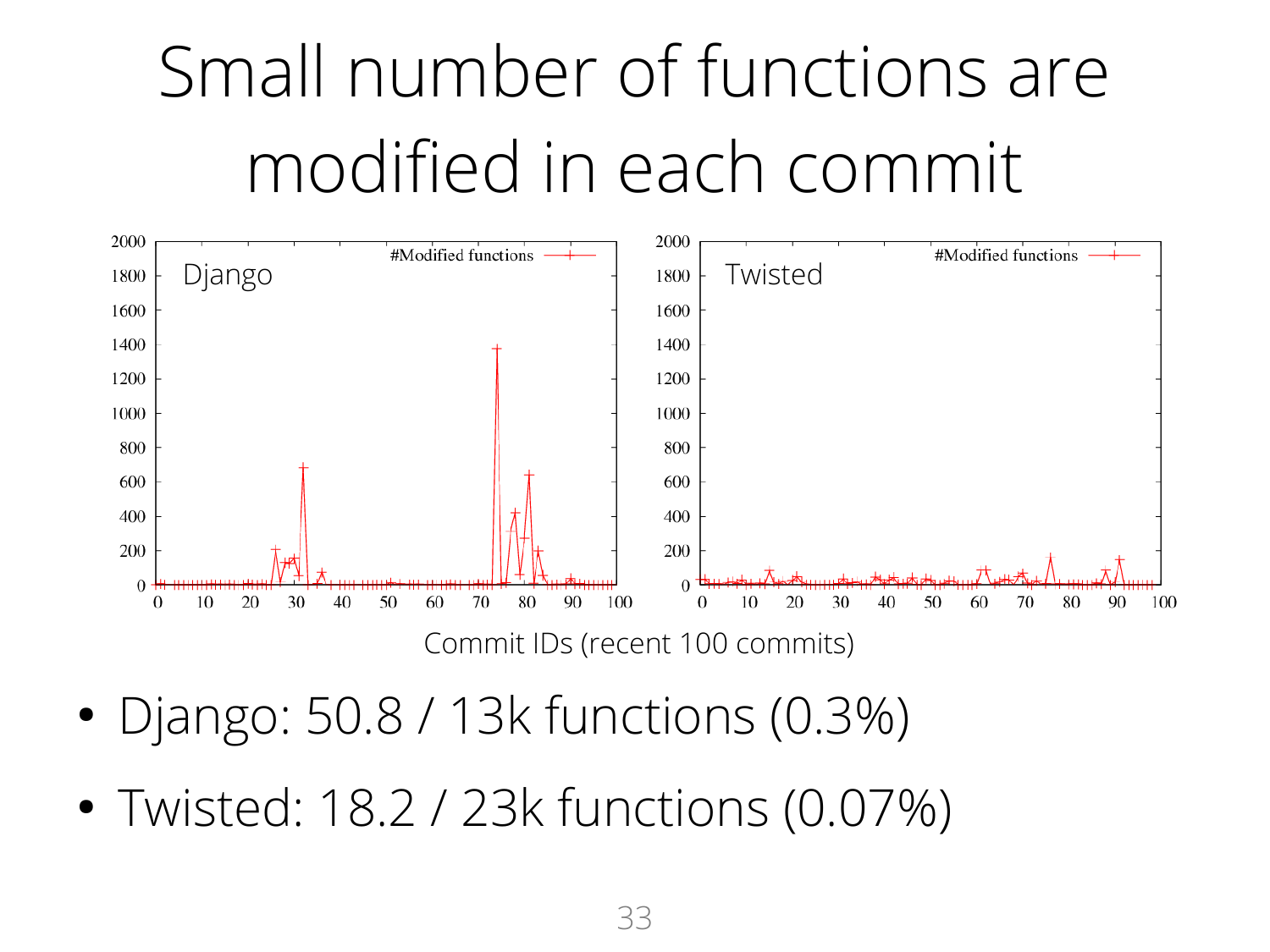

- Django: 50.8 / 13k functions (0.3%)
- Twisted: 18.2 / 23k functions (0.07%)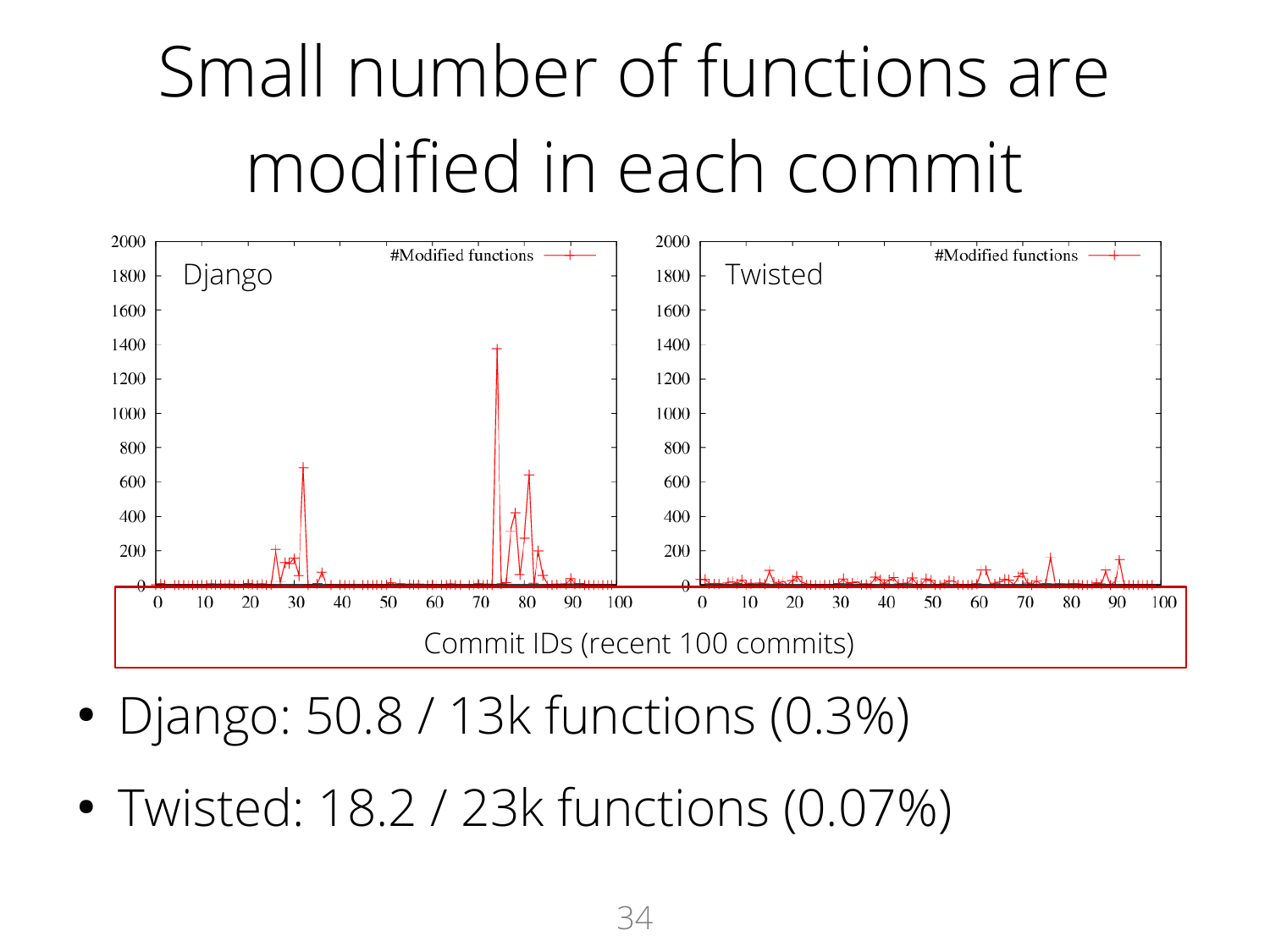

Commit IDs (recent 100 commits)

- Django: 50.8 / 13k functions (0.3%)
- Twisted: 18.2 / 23k functions (0.07%)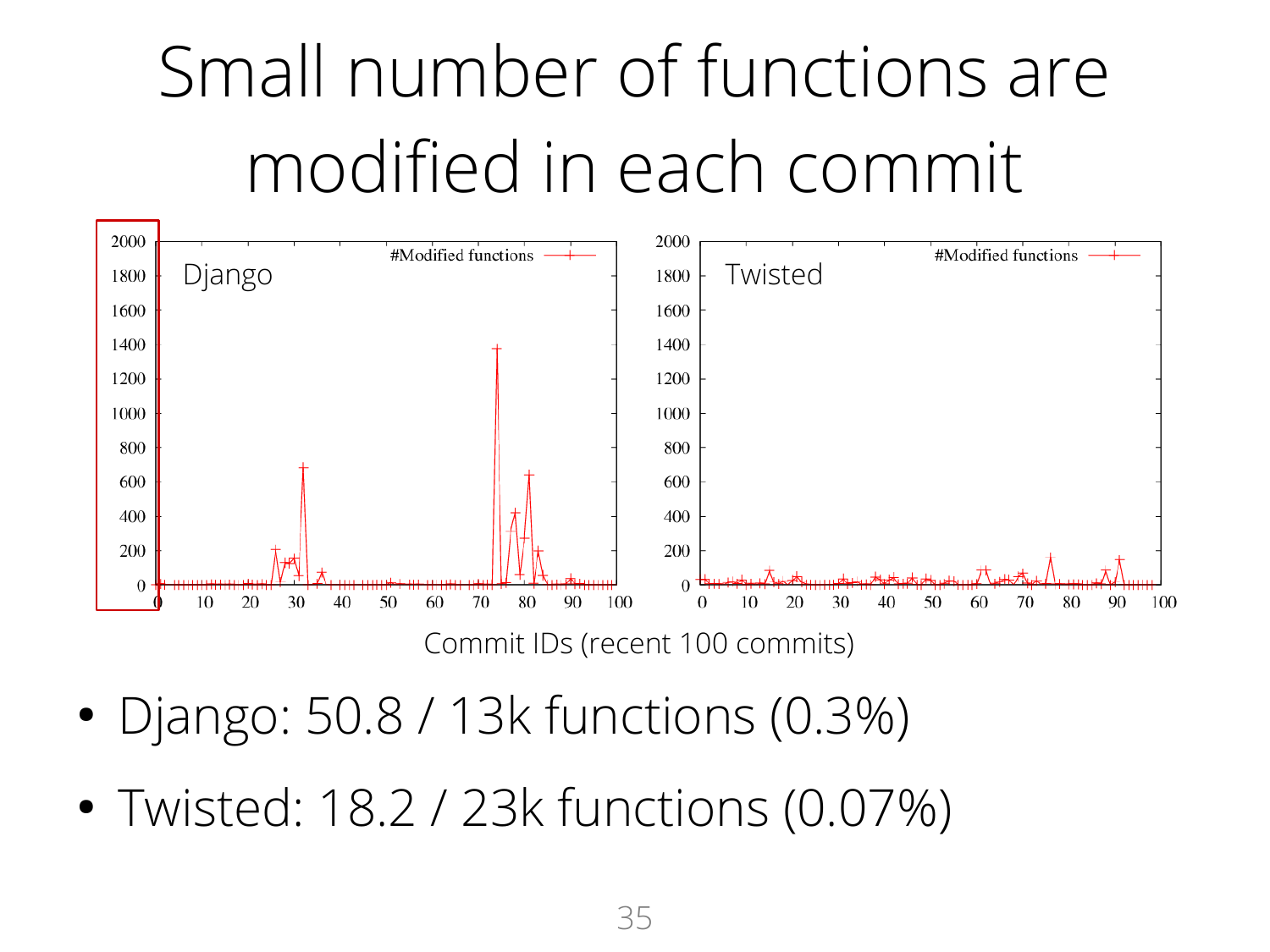

- Django: 50.8 / 13k functions (0.3%)
- Twisted: 18.2 / 23k functions (0.07%)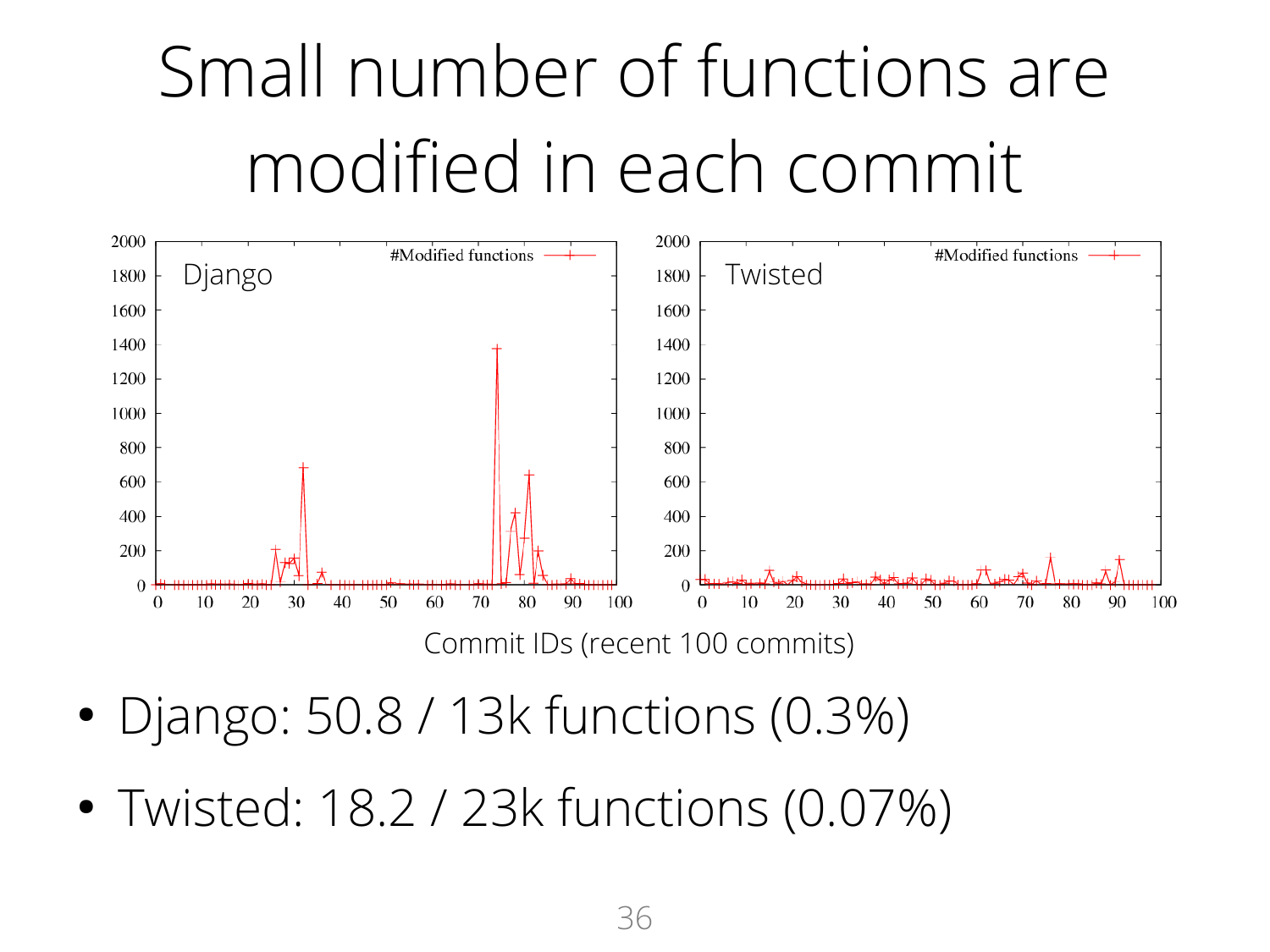# Small number of test cases need to be rerun



Commit IDs (recent 100 commits)

- Django: 50.4 / 5k test cases (1.0%)
- Twisted: 28.7 / 7k test cases (0.4%)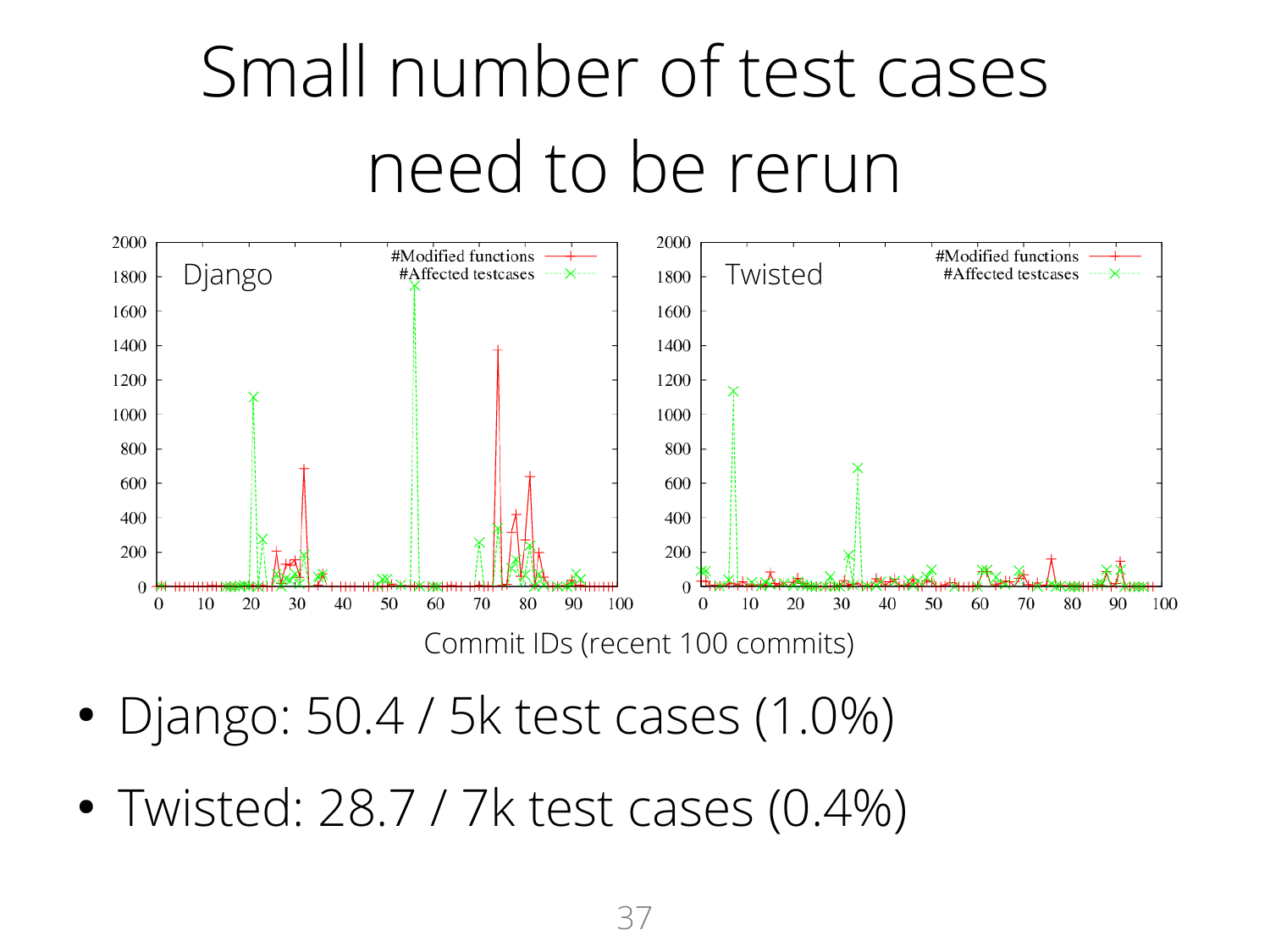# Small number of test cases need to be rerun



Commit IDs (recent 100 commits)

- Django: 50.4 / 5k test cases (1.0%)
- Twisted: 28.7 / 7k test cases (0.4%)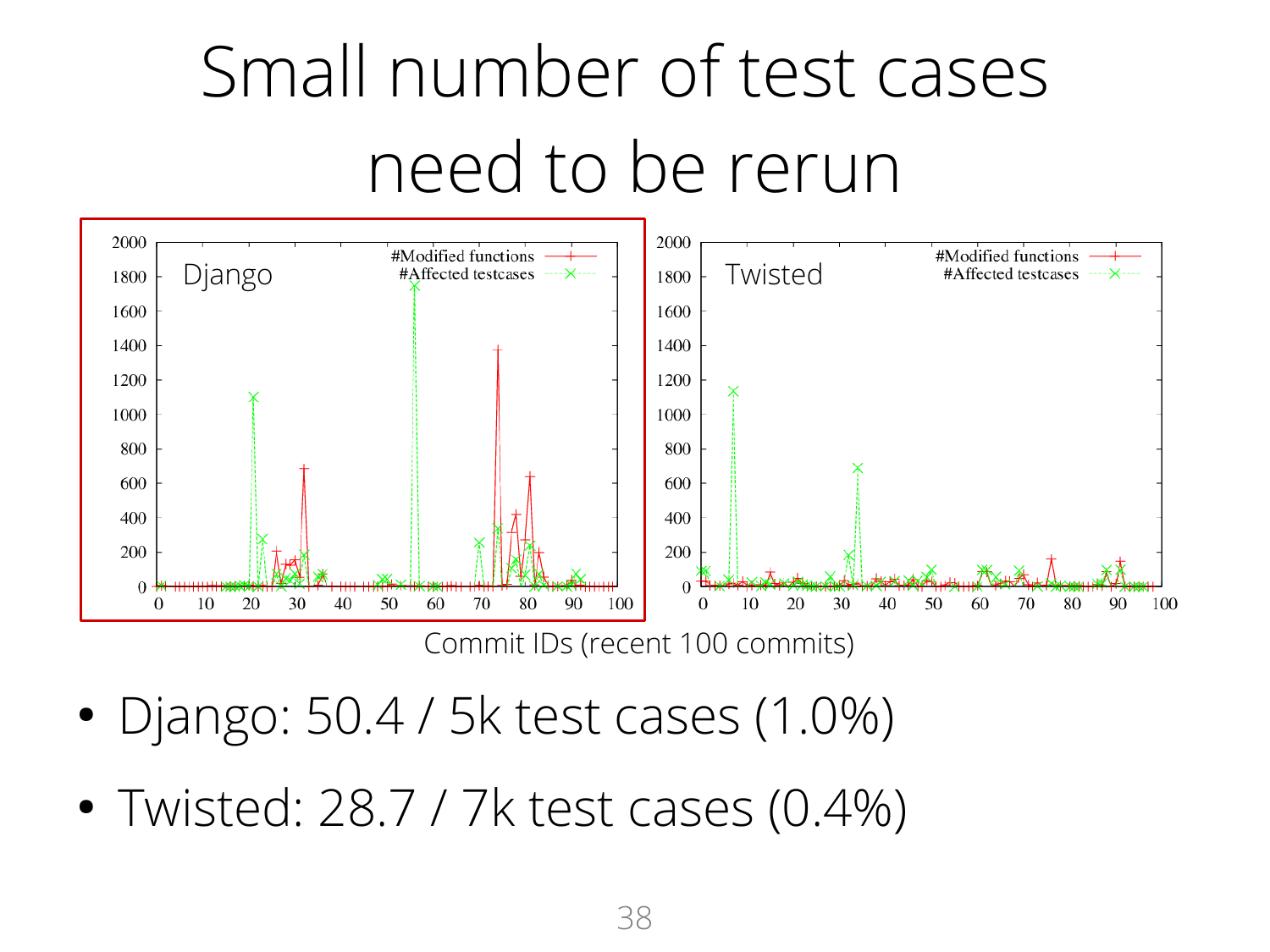# Trend 1: #affected test cases is correlated with #modified functions

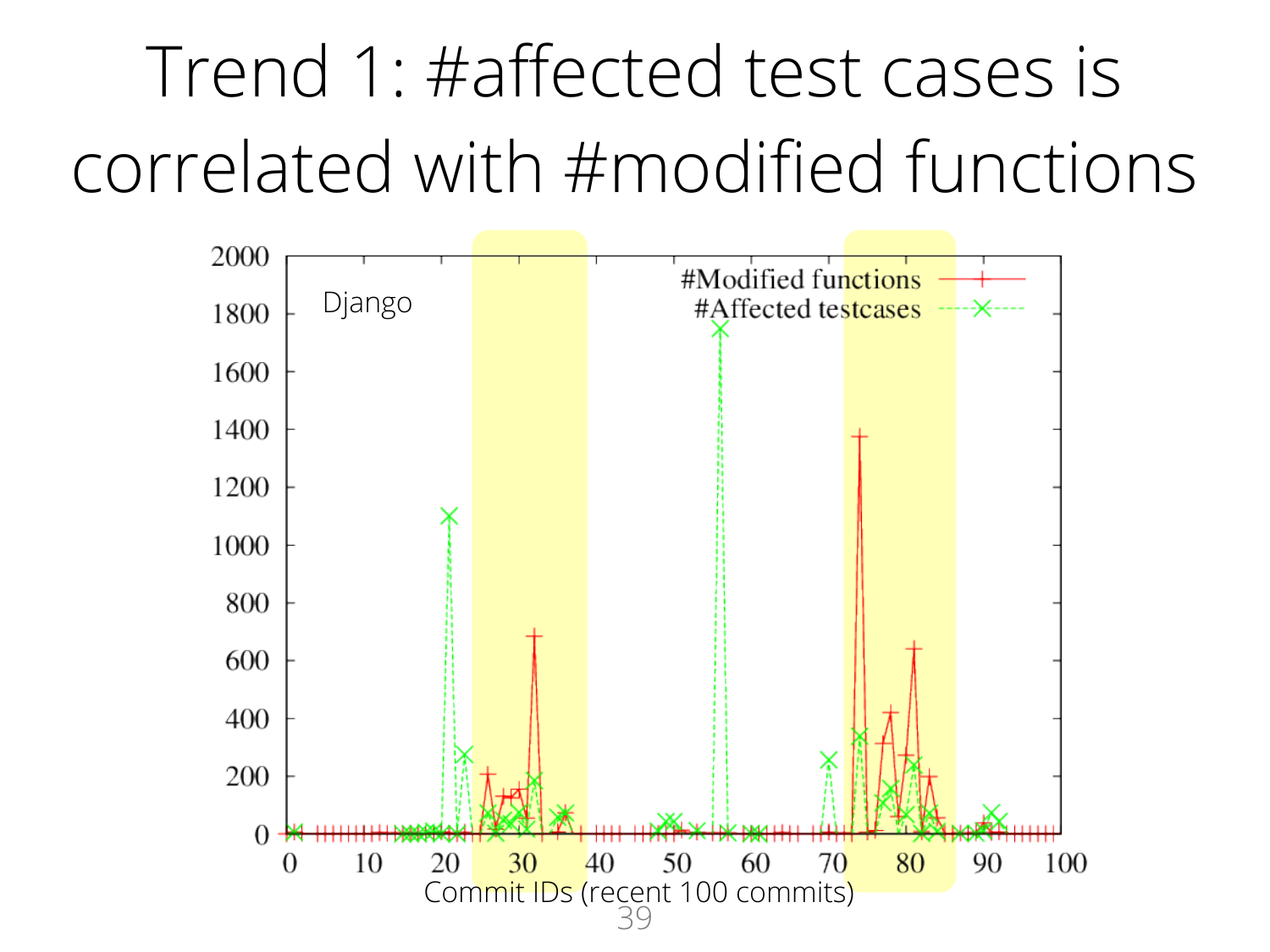### Trend 2: many modified functions, few affected test cases

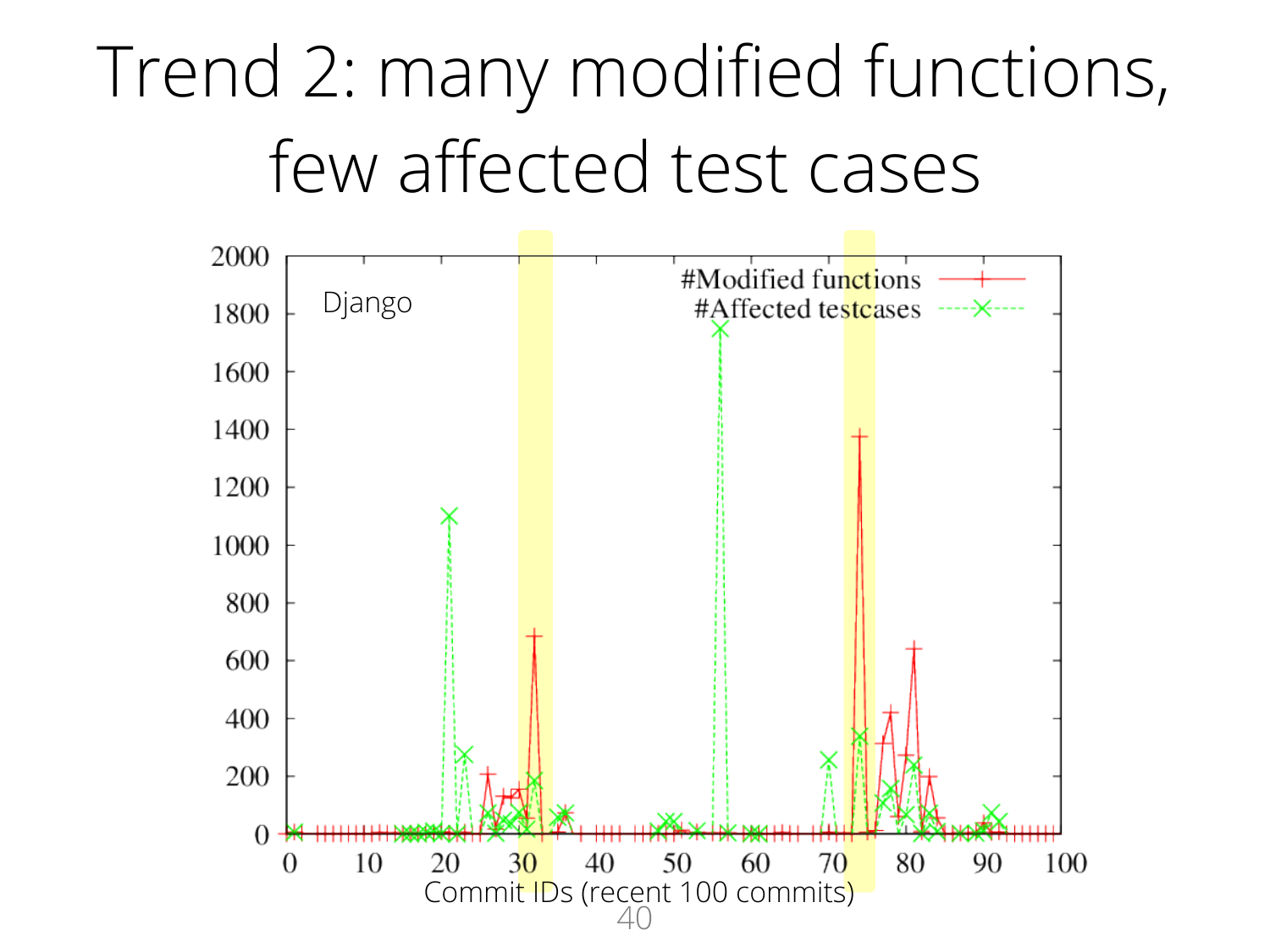### Trend 2: many modified functions, few affected test cases

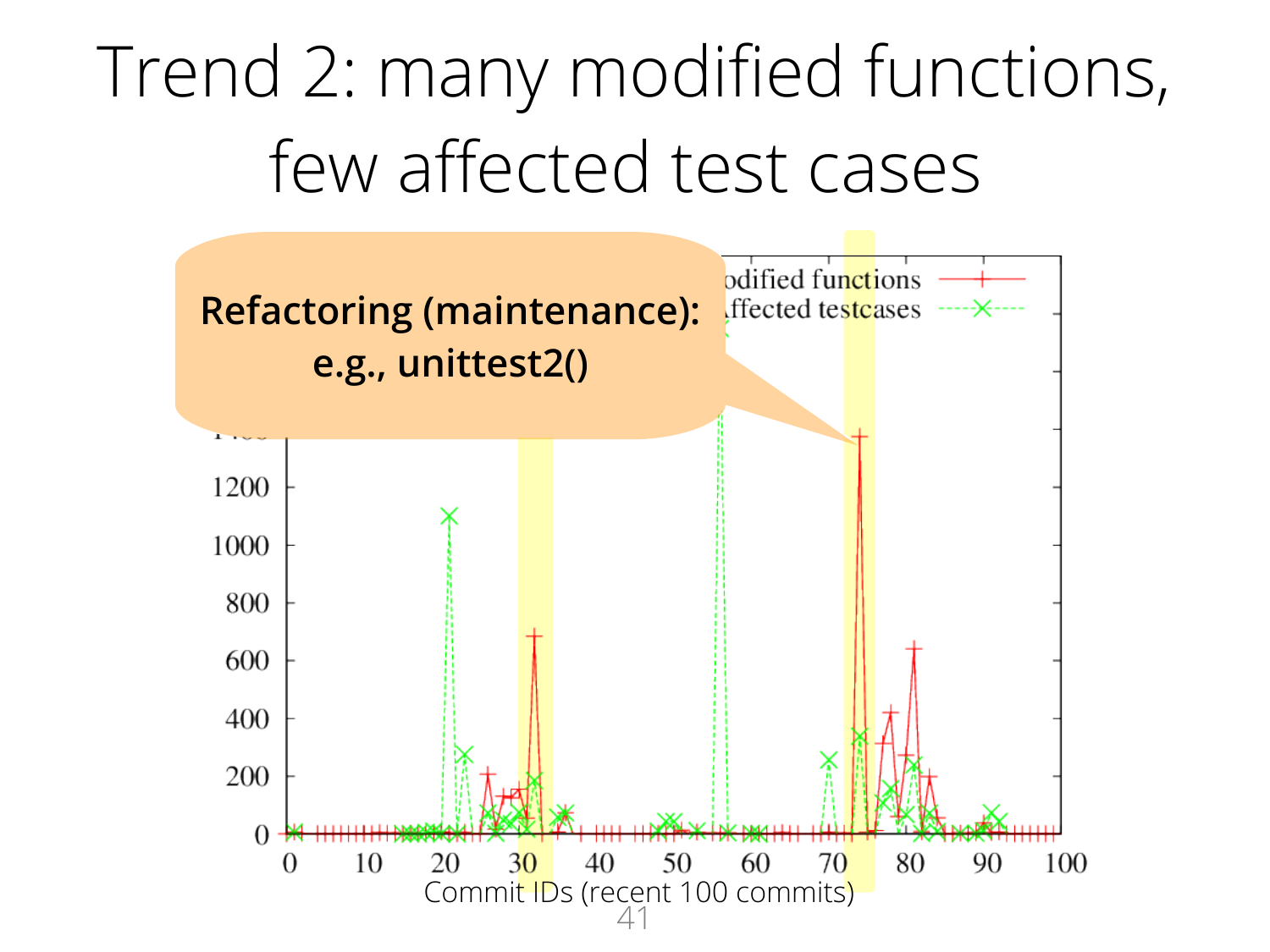### Trend 3: few modified functions, many affected test cases

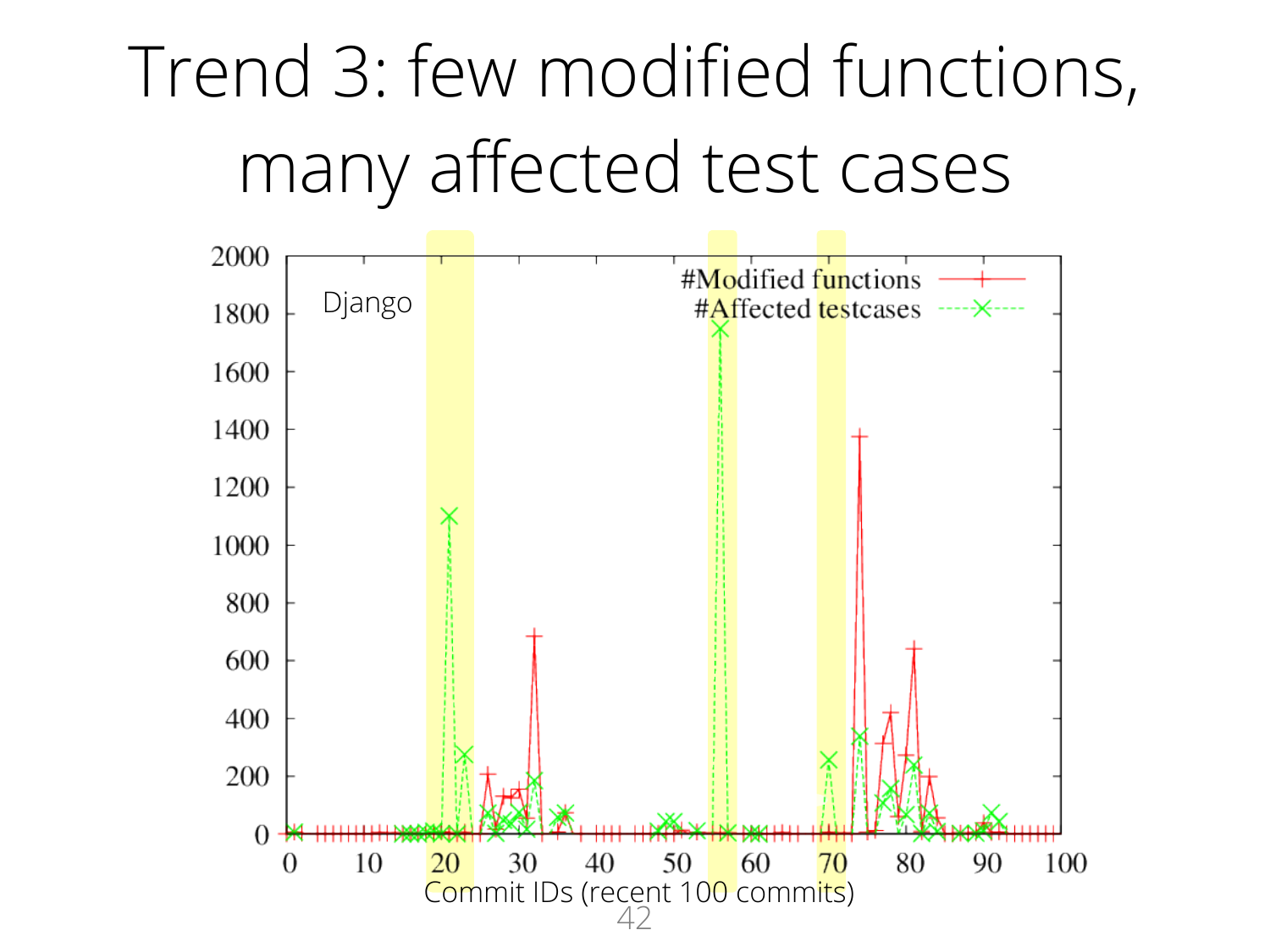### Trend 3: few modified functions, many affected test cases

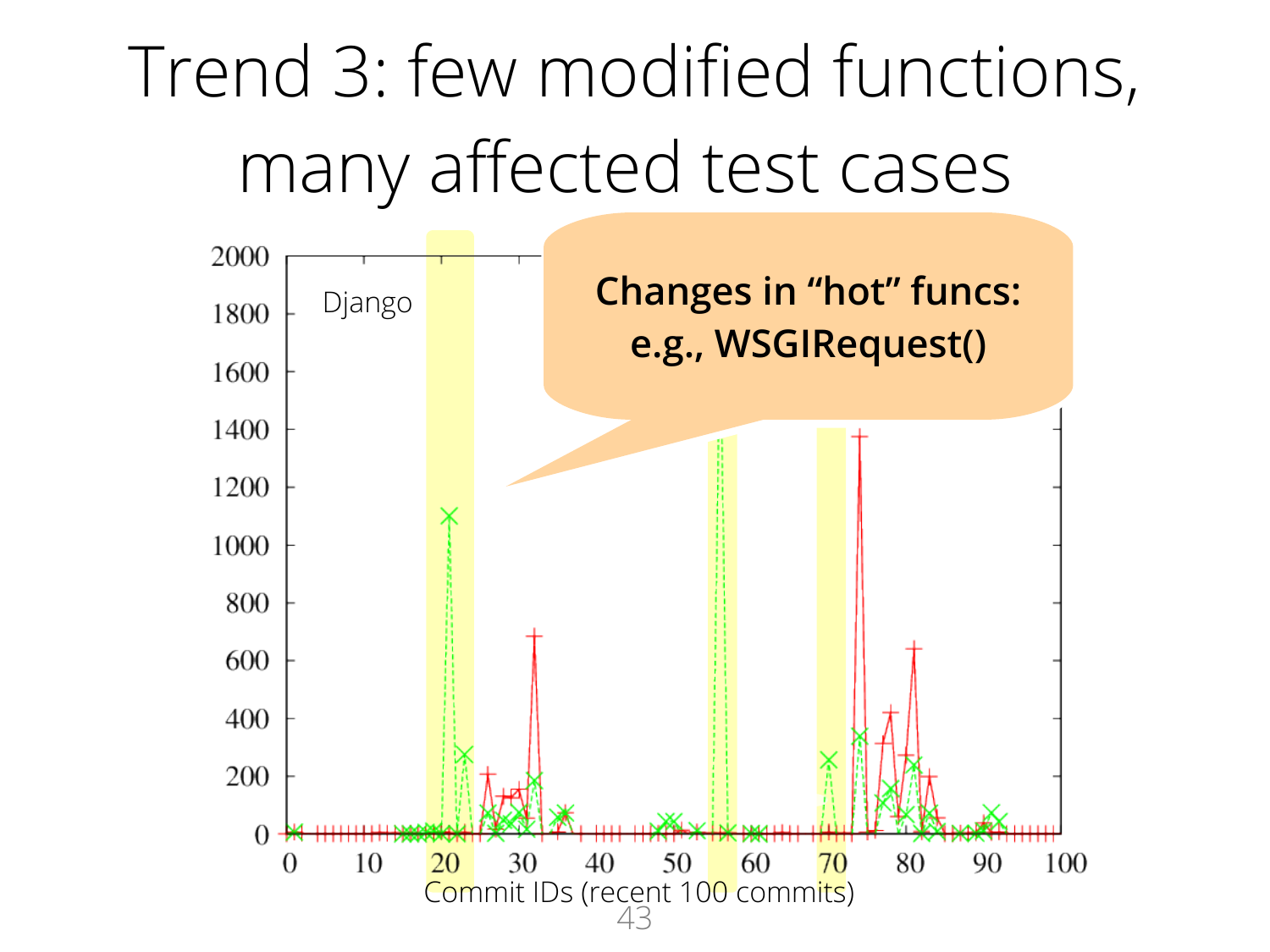# TAO can improve the overall execution time for unit testing

| Project | #Test cases |            | <b>Execution time (s)</b> |            |  |
|---------|-------------|------------|---------------------------|------------|--|
|         | All         | <b>TAO</b> | All                       | <b>TAO</b> |  |
| Django  | 5,166       | 50.8       | 520.3s                    | 1.7s       |  |
| Twisted | 7,150       | 28.7       | 72.1s                     | 2.2s       |  |

- Django:  $520.3s \rightarrow 1.7s$  (5k  $\rightarrow$  50.8 test cases)
- Twisted:  $72.1s \rightarrow 2.2s$  (7k  $\rightarrow$  29.7 test cases)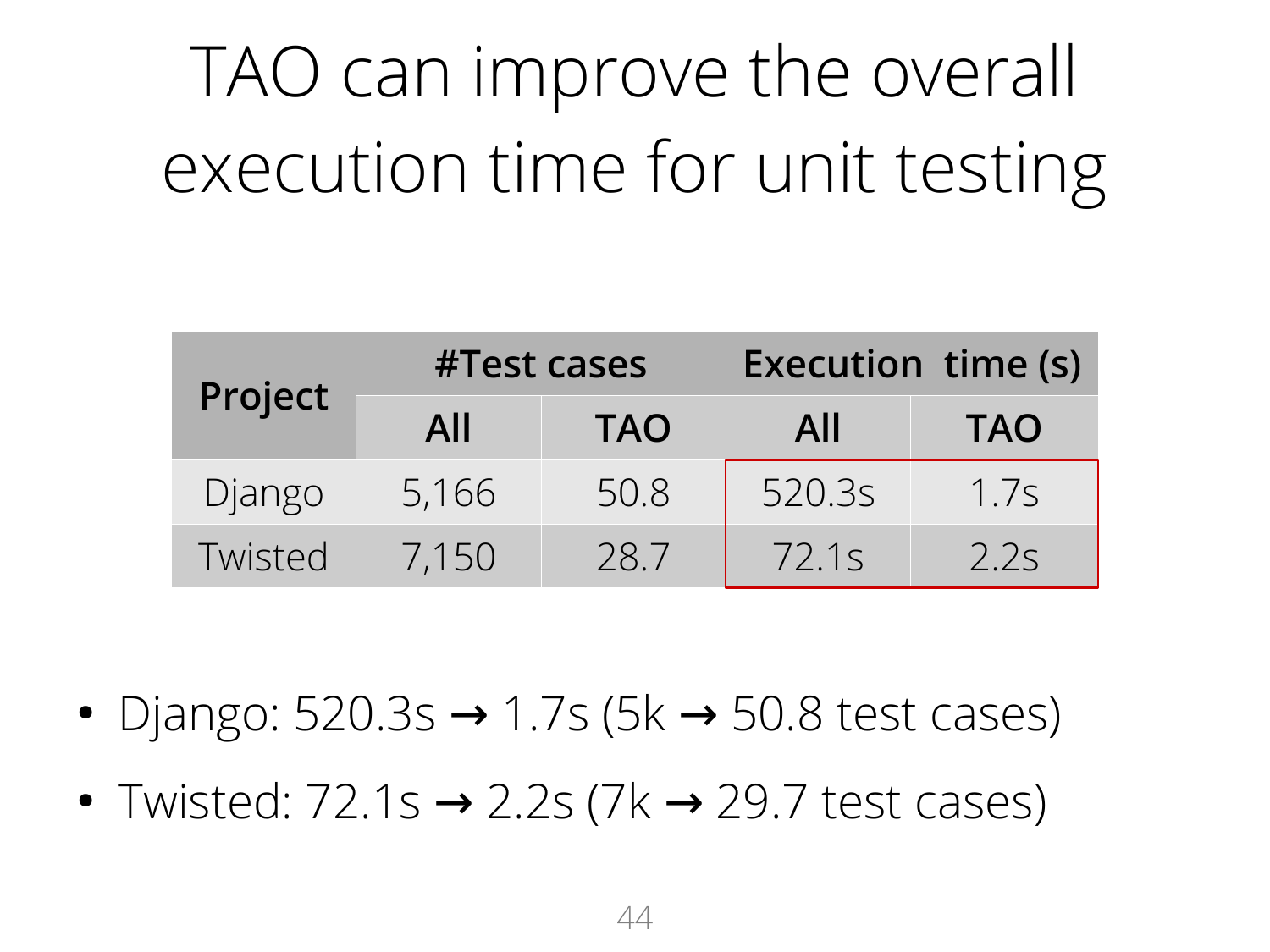### TAO has few false negatives (FN)

| Project | FN/I<br>(inter-class) | FN/N<br>(non-det.) | FN/G<br>(global scope) | FN/C | <b>FN/L</b><br>$\vert$ (class var.) (lexical dep.) |
|---------|-----------------------|--------------------|------------------------|------|----------------------------------------------------|
| Django  | O/O                   | 0/0                | 2/8                    | 1/3  | 1/23                                               |
| Twisted | 1/2                   | O/O                | 1/20                   | 1/17 | 0/11                                               |

- We **manually identified** types of missing dependencies and false negatives on each commit
- Django: 3 false negatives (one commit is counted in both G/L)
- Twisted: 3 false negatives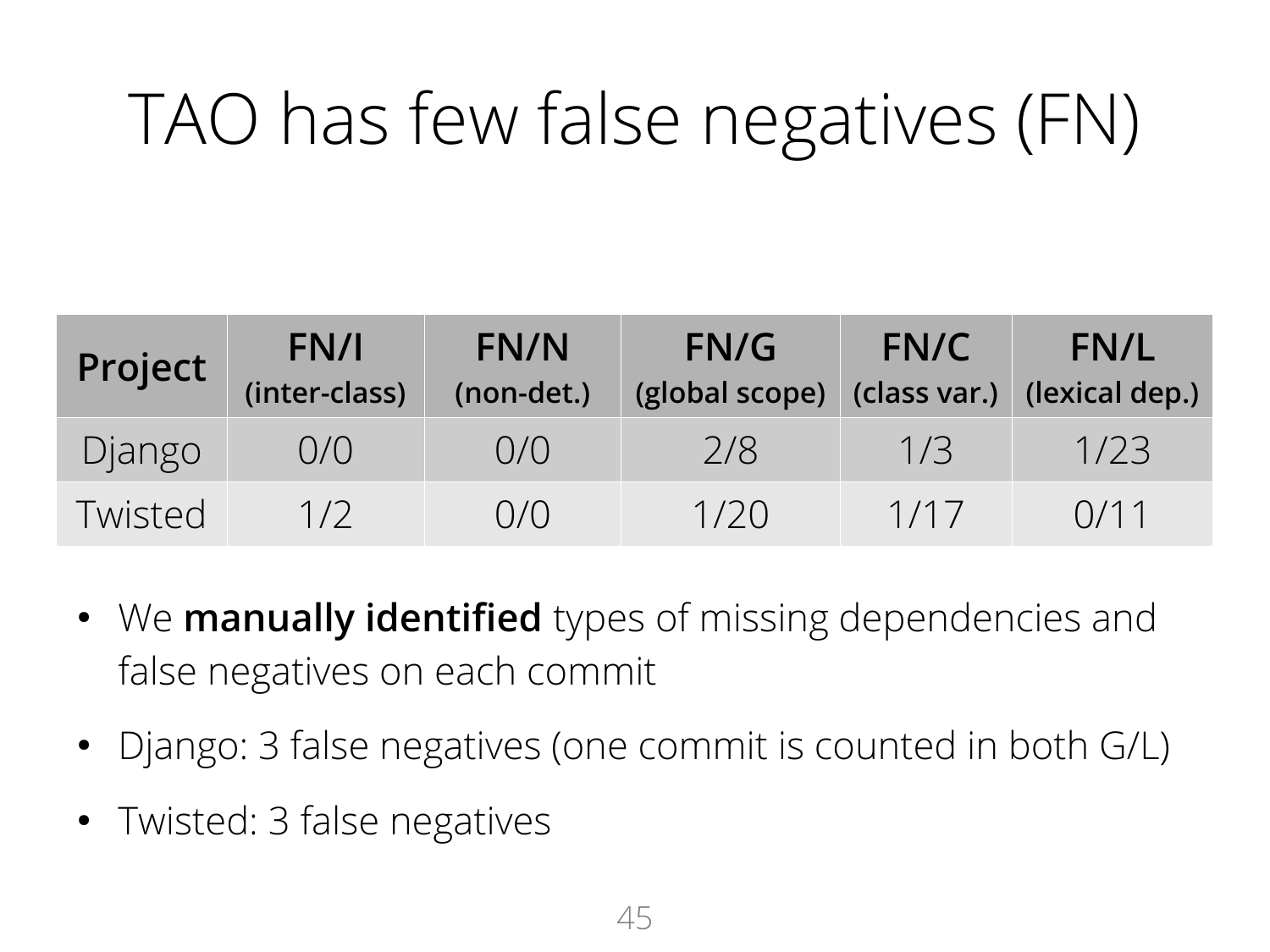### TAO has few false negatives (FN)

Among class variable deps we identified, how many false negatives end up getting at?

| Project | FN/I<br>(inter-class) | FN/N<br>(non-det.) | FN/G<br>FN/G FN/C FN/L<br>(global scope) (class var.) (lexical dep.) | FN/C |      |
|---------|-----------------------|--------------------|----------------------------------------------------------------------|------|------|
| Django  | O/O                   | 0/0                | 2/8                                                                  | 1/3  | 1/23 |
| Twisted | 1/2                   | O/O                | 1/20                                                                 | 1/17 | 0/11 |

- We **manually identified** types of missing dependencies and false negatives on each commit
- Django: 3 false negatives (one commit is counted in both G/L)
- Twisted: 3 false negatives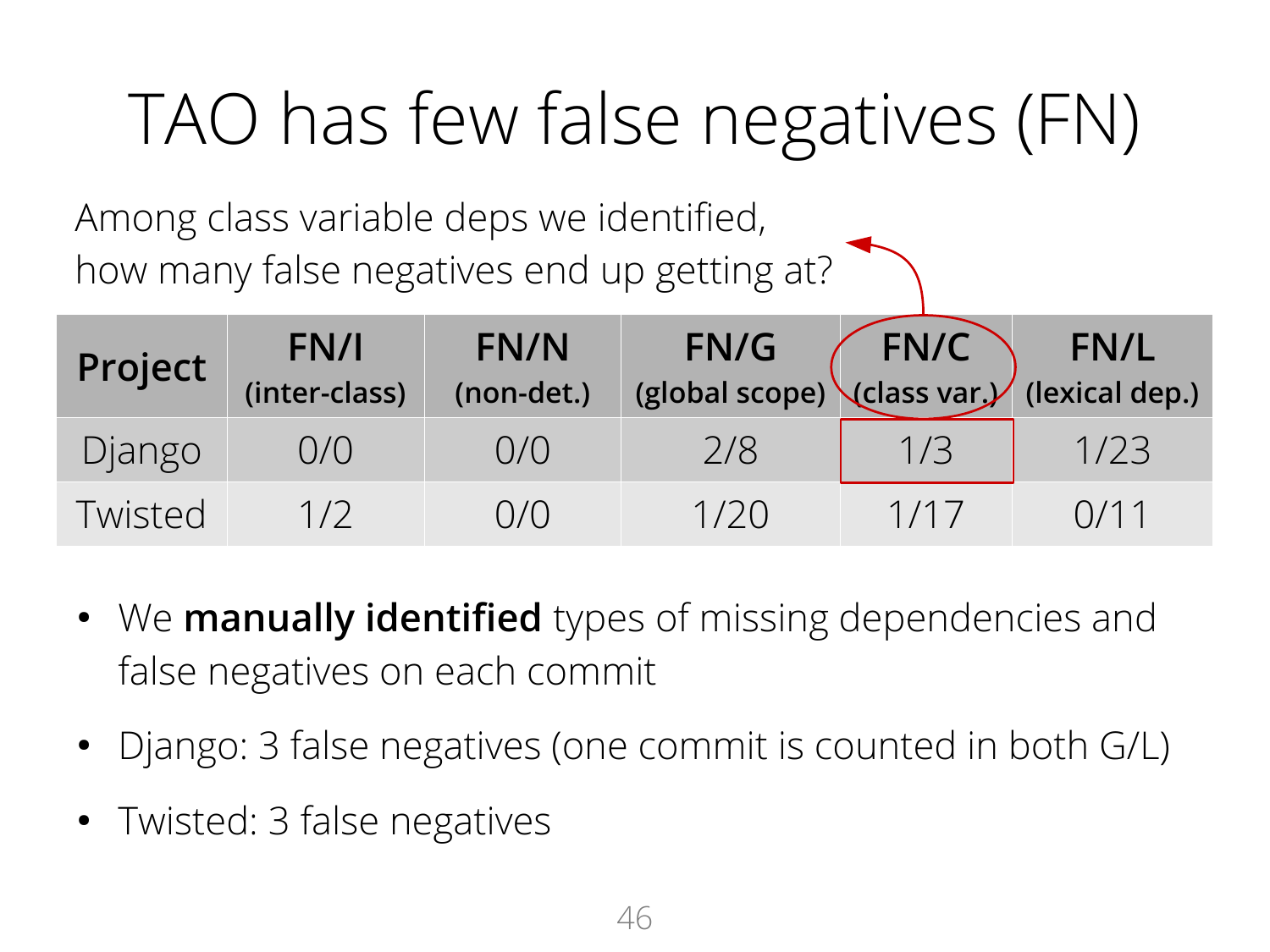```
47
     Example: not all missing deps 
           cause false negatives
      class DecimalField(IntegerField):
          default error messages = {
     ...
              'max digits': (msg)
              'max digits': ungettext lazy(msg)
     ...
           def __init__(...):
     ...
                  raise ValidationError(oldmsg)
                  raise ValidationError(newmsg)
Missing dep.: class var.
                             - Function-level dependency
```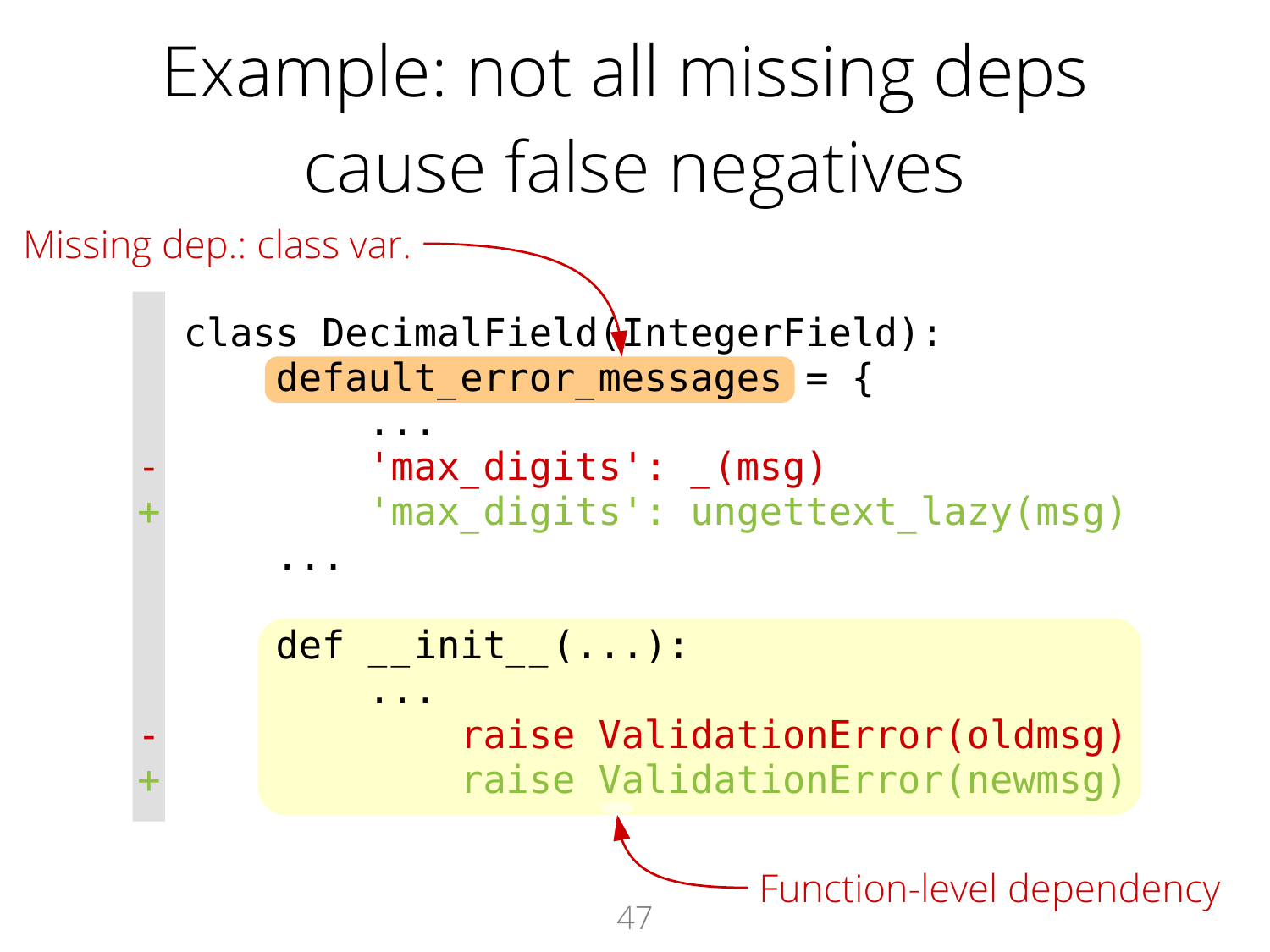# Dependency tracking imposes performance overheads

| Project | <b>Runtime</b> |            | <b>Storage</b> |             |  |
|---------|----------------|------------|----------------|-------------|--|
|         | no TAO         | <b>TAO</b> | <b>Full</b>    | Incremental |  |
| Django  | 520.3s         | 1,129.1s   | 9.9MB          | 270KB       |  |
| Twisted | 72.1s          | 115.6s     | 1.3MB          | 280KB       |  |

- Django: 10 min (117%) to generate dep. info (9.9MB)
- Twisted:  $\leq$ 1 min (60%) to generate dep. info (1.3MB)
- Performance can be improved if we implement function-level tracing natively, instead of using settrace() library.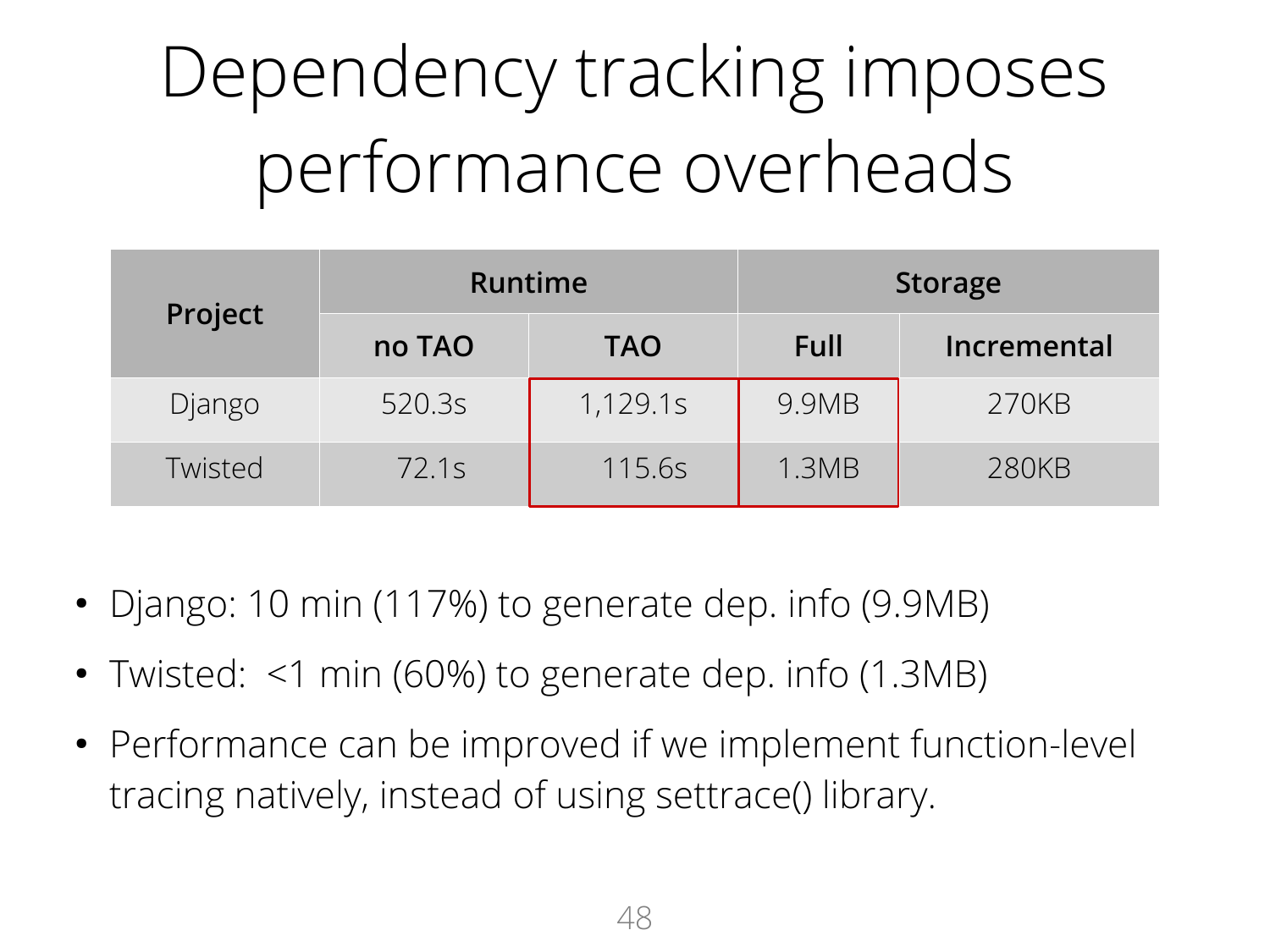# Incremental dependency information is small

| Project | <b>Runtime</b> |            | <b>Storage</b> |             |  |
|---------|----------------|------------|----------------|-------------|--|
|         | no TAO         | <b>TAO</b> | Full           | Incremental |  |
| Django  | 520.3s         | 1,129.1s   | 9.9MB          | 270KB       |  |
| Twisted | 72.1s          | 115.6s     | 1.3MB          | 280KB       |  |

- Django: 270KB incremental dep. info (per commit)
- Twisted: 280KB incremental dep. info (per commit)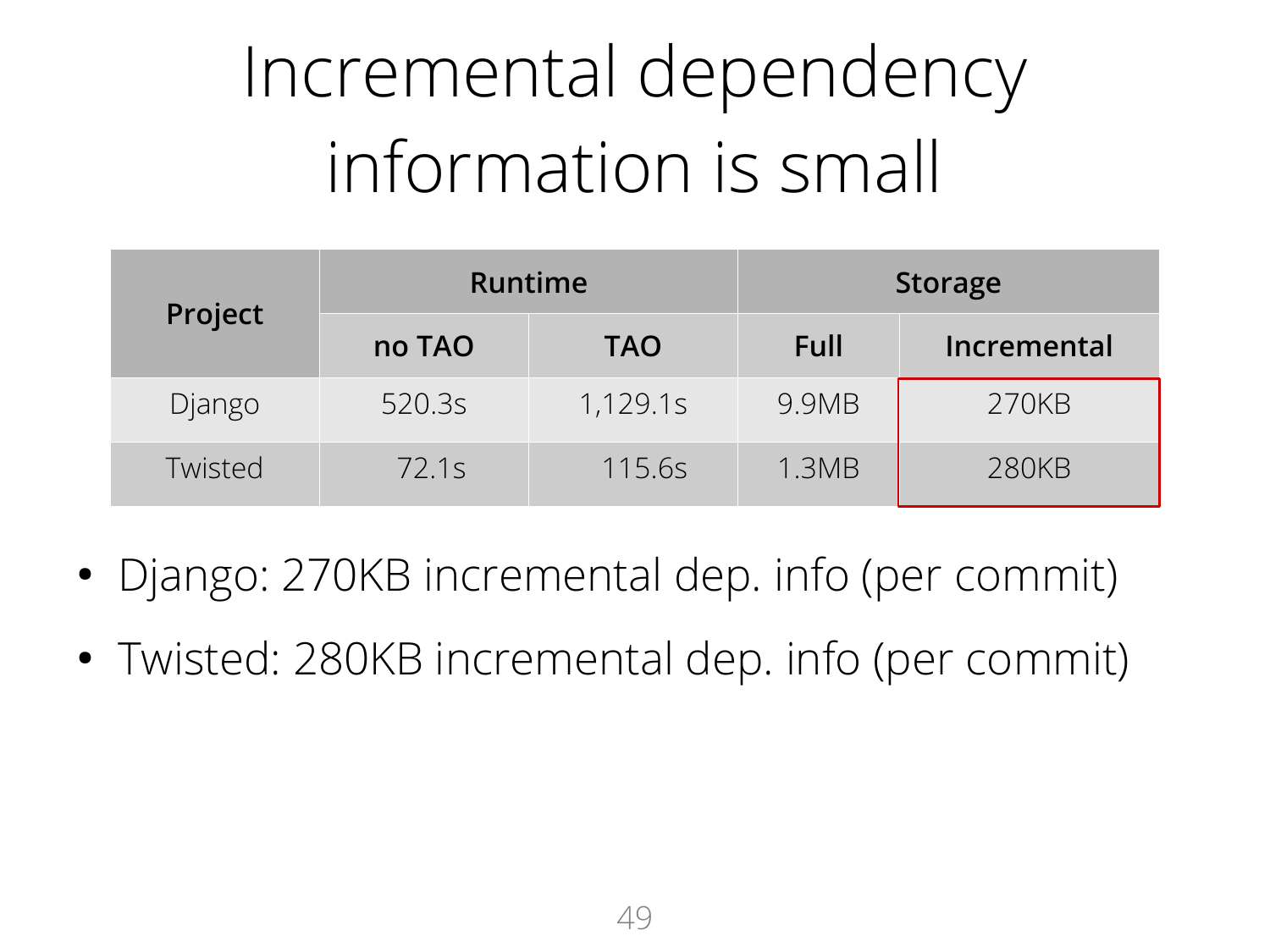### Related work

- **Regression test selection:** 
	- **RTS [Biswas '11]:** survey of available RTS techniques
		- → Simple function-level dependency is effective in practice
		- $\rightarrow$  TAO can be integrated into the programmer's workflow
- Dependency tracking:
	- **Poirot [Kim '12]**: intrusion recovery
	- **TaintDroid [Enck '12]**: privacy monitoring
		- → Dependency tracking can optimize unit test execution